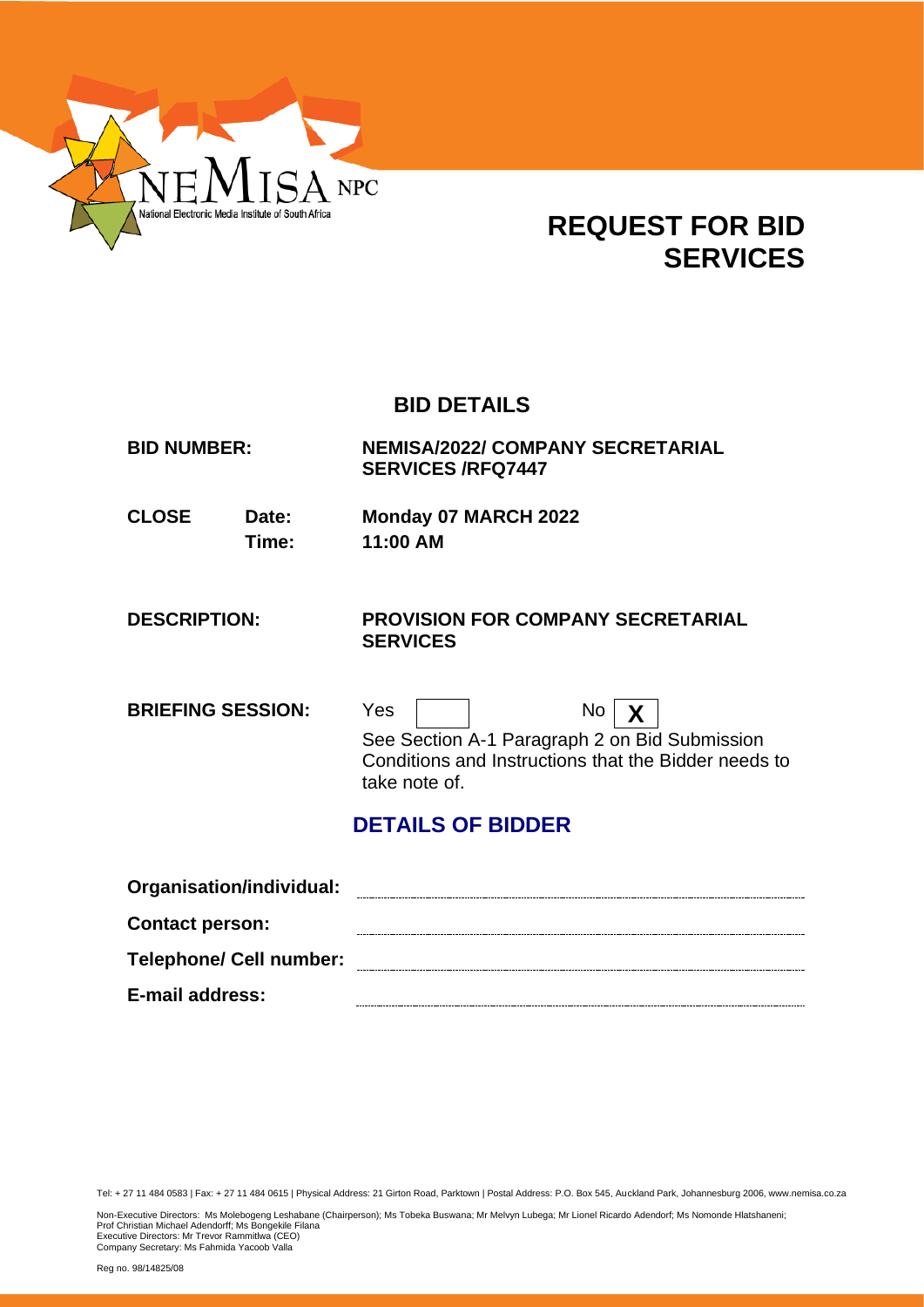Glossary

## **GLOSSARY**

| Award                | Conclusion of the procurement process and final notification to the<br>effect to the successful bidder                                                                                                                          |
|----------------------|---------------------------------------------------------------------------------------------------------------------------------------------------------------------------------------------------------------------------------|
| <b>B-BBEE</b>        | Broad-based Black Economic Empowerment in terms of the Broad-<br>based Black Economic Empowerment Act, 2003 (Act No. 53 of<br>2003) and the Codes of Good Practice issued thereunder by the<br>Department of Trade and Industry |
| <b>Bid</b>           | Written offer in a prescribed or stipulated form in response to an<br>invitation by NEMISA for the provision of goods, works or services                                                                                        |
| Contractor           | Organisation with whom NEMISA will conclude a contract and<br>potential service level agreement subsequent to the final award of<br>the contract based on this Request for Bid                                                  |
| Core Team            | The core team are those members who fill the non-administrative<br>positions against which the experience will be measured.                                                                                                     |
| dti                  | Department of Trade and Industry                                                                                                                                                                                                |
| <b>EME</b>           | Exempted Micro Enterprise in terms of the Codes of Good Practice                                                                                                                                                                |
| GCC                  | <b>General Conditions of Contract</b>                                                                                                                                                                                           |
| IP                   | <b>Intellectual Property</b>                                                                                                                                                                                                    |
| <b>NEMISA</b>        | National Electronic Media Institute of South Africa (SOC) Ltd                                                                                                                                                                   |
| Originally certified | To comply with the principle of originally certified, a document must<br>be both stamped and signed in original ink by a commissioner of<br>oaths.                                                                              |
| <b>SCM</b>           | Supply Chain Management                                                                                                                                                                                                         |
| <b>SLA</b>           | Service Level Agreement                                                                                                                                                                                                         |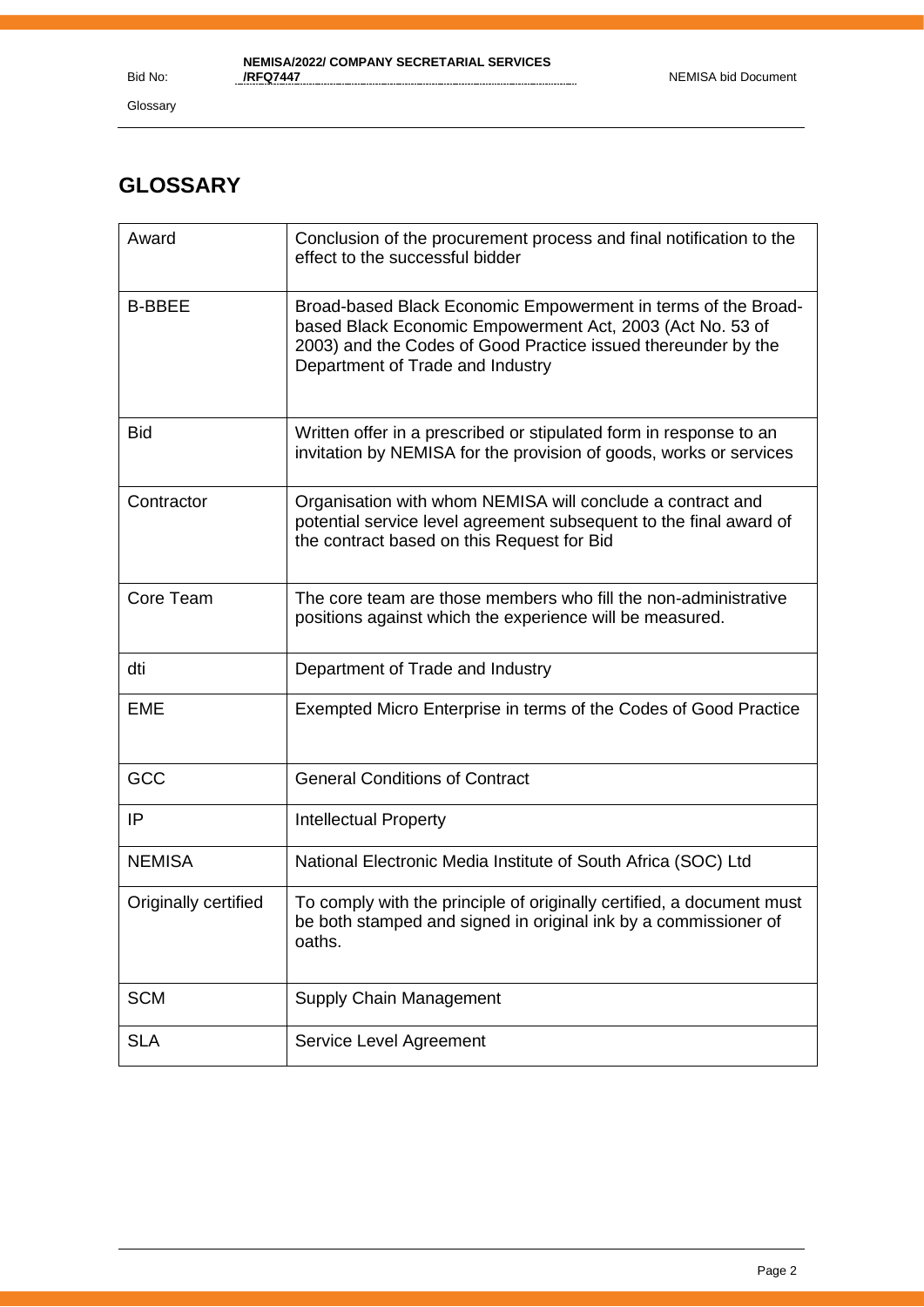Content Page

## **DOCUMENTS IN THIS BID DOCUMENT PACK**

Bidders are to ensure that they have received all pages (37) of this document, which consist of the following sections:

## **SECTION A**

**Note: Documents in this section are for information to/instruction of bidders and must not be returned with bids.**

- □ Section A 1: Bid Submission Conditions and Instructions
- Section A 2: Terms of Reference
- $\Box$  Section A 3: Evaluation Process/Criteria
- □ Section A 4: Contract Form (Rendering of Services) (Parts 1 & 2)/Letter of Acceptance/Formal Contract (The pro forma contract is only included for Bidders to take note of the contents of the contract that will be entered into with the successful contractor)

## **SECTION B**

**Note: Documents in this section must be completed and returned or supplied with bids.**

- Section B 1: Special Conditions of Bid and Contract: Special conditions that the Bidder needs to accept
- □ Section B 2: Declaration of Interest
- $\Box$  Section B 3: Declaration of Bidder's past SCM practices
- □ Section B 4: Certificate of Independent Bid Determination
- Section B 5: Preference Points Claim Form in terms of the Preferential Procurement Regulations, 2011
- □ Section B 6: Invitation to Bid
- □ Section B 7: Pricing Schedule (Professional Services)
- $\Box$  Section B 8: CV Template Guideline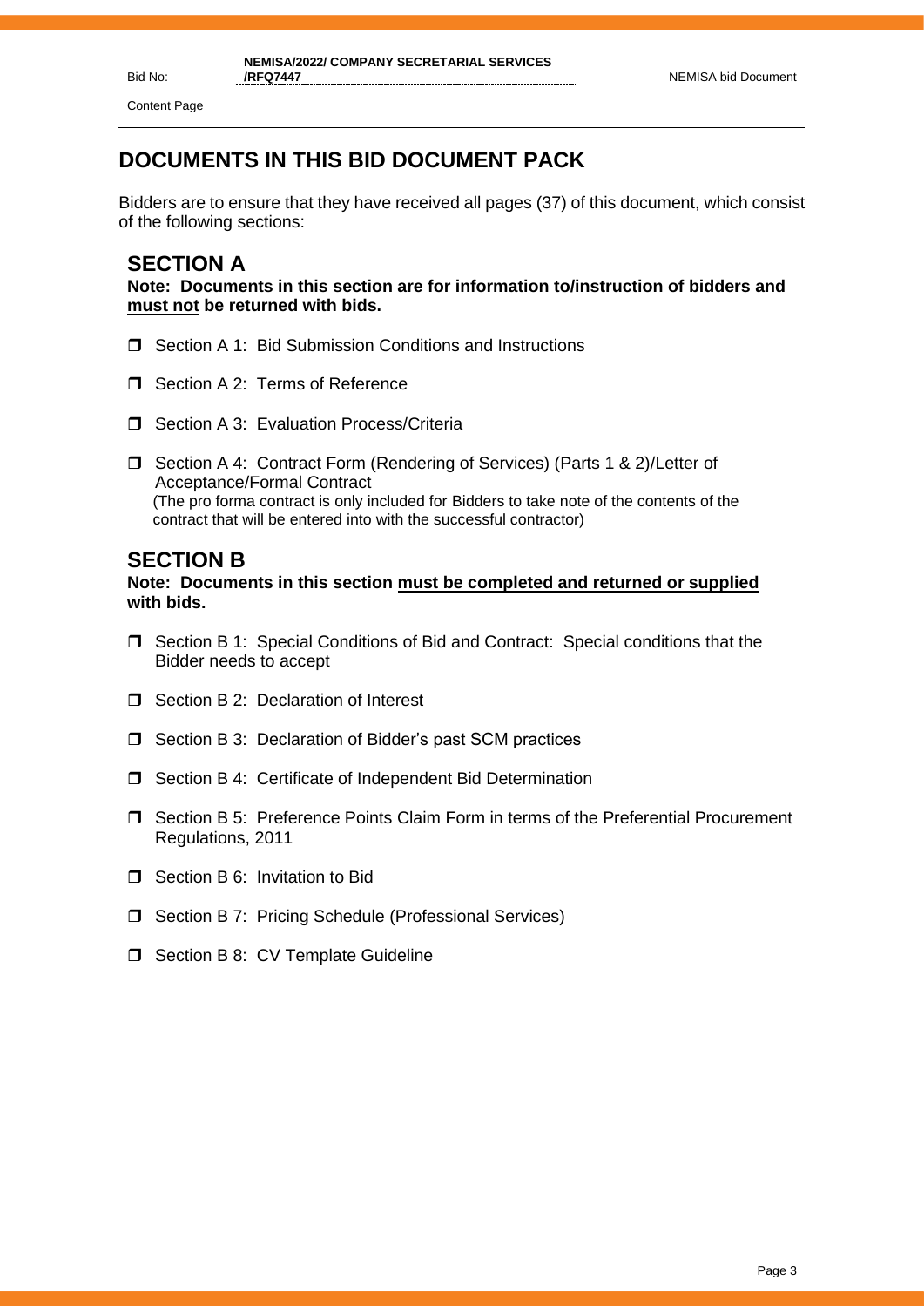# **SECTION A**

# (This section must not be returned as part of the bid document)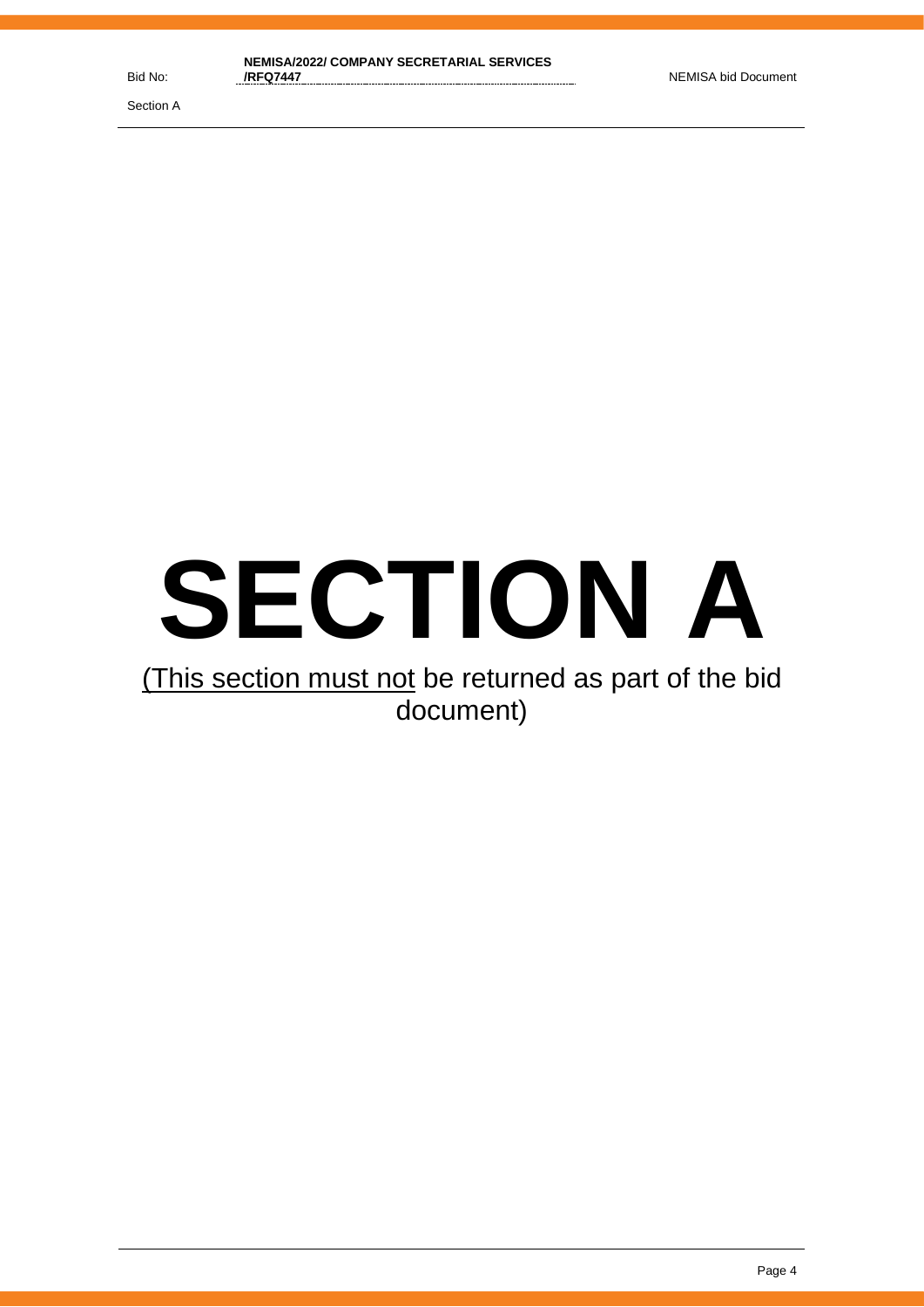Section A 1: Bid Submission Conditions and Instructions

## **BID SUBMISSION CONDITIONS AND INSTRUCTIONS**

## **CONDITIONS AND INSTRUCTIONS THAT BIDDERS NEED TO TAKE NOTE OF**

## **1 FRAUD AND CORRUPTION**

1.1 All providers are to take note of the implications of contravening the Prevention and Combating of Corrupt Activities Act, Act No 12 of 2004 and any other Act applicable.

## 2 **BRIEFING SESSION**

2.1 No briefing session will be held.

## **3 CLARIFICATIONS/ QUERIES**

3.1 Any clarification required by a bidder regarding the meaning or interpretation of the Terms of Reference, or any other aspect concerning the bid, is to be requested in writing (letter, facsimile or e-mail) from SCM Manager by not later than Monday **28 February 2022**. A reply will be forwarded within three (3) working days. Telephonic requests for clarification will not be accepted. If appropriate, the clarifying information will be made available to all Bidders by e-mail only. The bid number should be mentioned in all correspondence.

> Contact details for SCM Manager: Telephone: 011 484 0583 E-Mail: [hensonm@nemisa.co.za](mailto:hensonm@nemisa.co.za)

## **4 SUBMITTING BIDS**

- 4.1 Document must be emailed to: [phoram@nemisa.co.za](mailto:phoram@nemisa.co.za)
- 4.2 Documents submitted on time by bidders shall not be returned.

## **5 LATE BIDS**

- 5.1 Bids received late shall not be considered. A bid will be considered late if it arrived even one second after 11:00 or any time thereafter. Bids arriving late will not be considered under any circumstances.
- 5.2 The official Telkom time, which can be observed by dialling 1026 from any phone, will be used to verify the exact closing time.

## **6 PAYMENTS**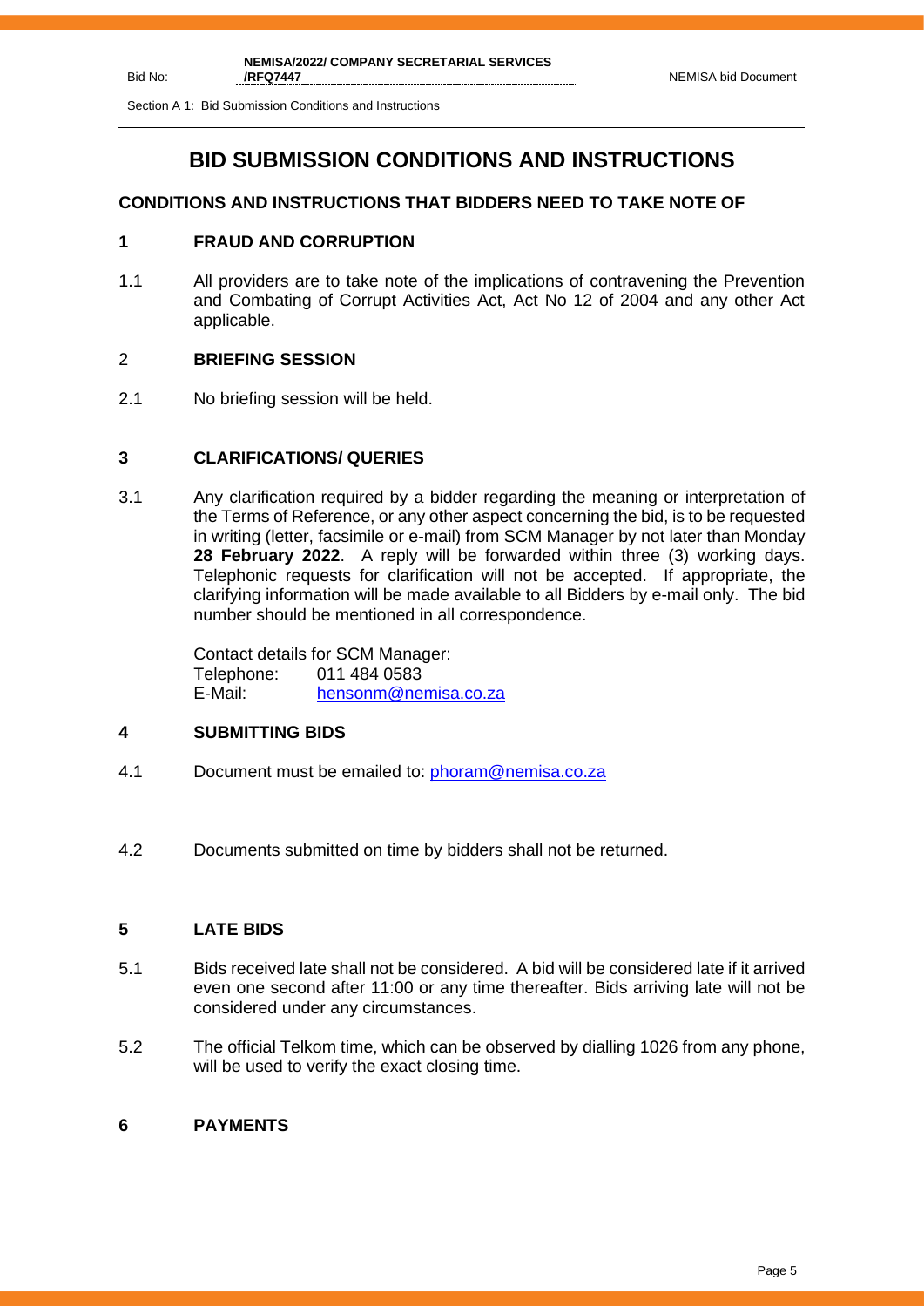Section A 1: Bid Submission Conditions and Instructions

Bid No:

- 6.1 NEMISA will pay the Contractor the fees set out in the final contract according to the table of deliverables. No additional amounts will be payable by the NEMISA to the Contractor.
- 6.1.1 The Contractor shall from time to time during the duration of the contract, invoice NEMISA for the services rendered.
- 6.1.2 The invoice must be accompanied by supporting source document(s) containing detailed information, as NEMISA may reasonably require, for the purposes of establishing the specific nature, extent and quality of the services which were undertaken by the Contractor.
- 6.1.3 No payment will be made to the Contractor unless an original tax invoice complying with section 20 of the VAT Act No 89 of 1991, as amended, has been submitted to NEMISA.
- 6.1.4 Payment shall be made by bank transfer into the Contractor's back account normally 30 days after receipt of an acceptable, original, valid tax invoice. Money will only be transferred into a South African bank account. (Banking details must be submitted as soon as the bid is awarded).
- 6.2 The Contractor shall be responsible for accounting to the appropriate authorities for its income tax, VAT or other moneys required to be paid in terms of the applicable law.

## **7 GENERAL CONDITIONS OF CONTRACT**

7.1 The General Conditions of Contract must be accepted. The GCC can be downloaded from the Treasury Website. Please refer to the link below:

> [http://www.treasury.gov.za/divisions/ocpo/sc/GeneralConditions/General%20Conditions%20of%20](http://www.treasury.gov.za/divisions/ocpo/sc/GeneralConditions/General%20Conditions%20of%20Contract.pdf) [Contract.pdf](http://www.treasury.gov.za/divisions/ocpo/sc/GeneralConditions/General%20Conditions%20of%20Contract.pdf)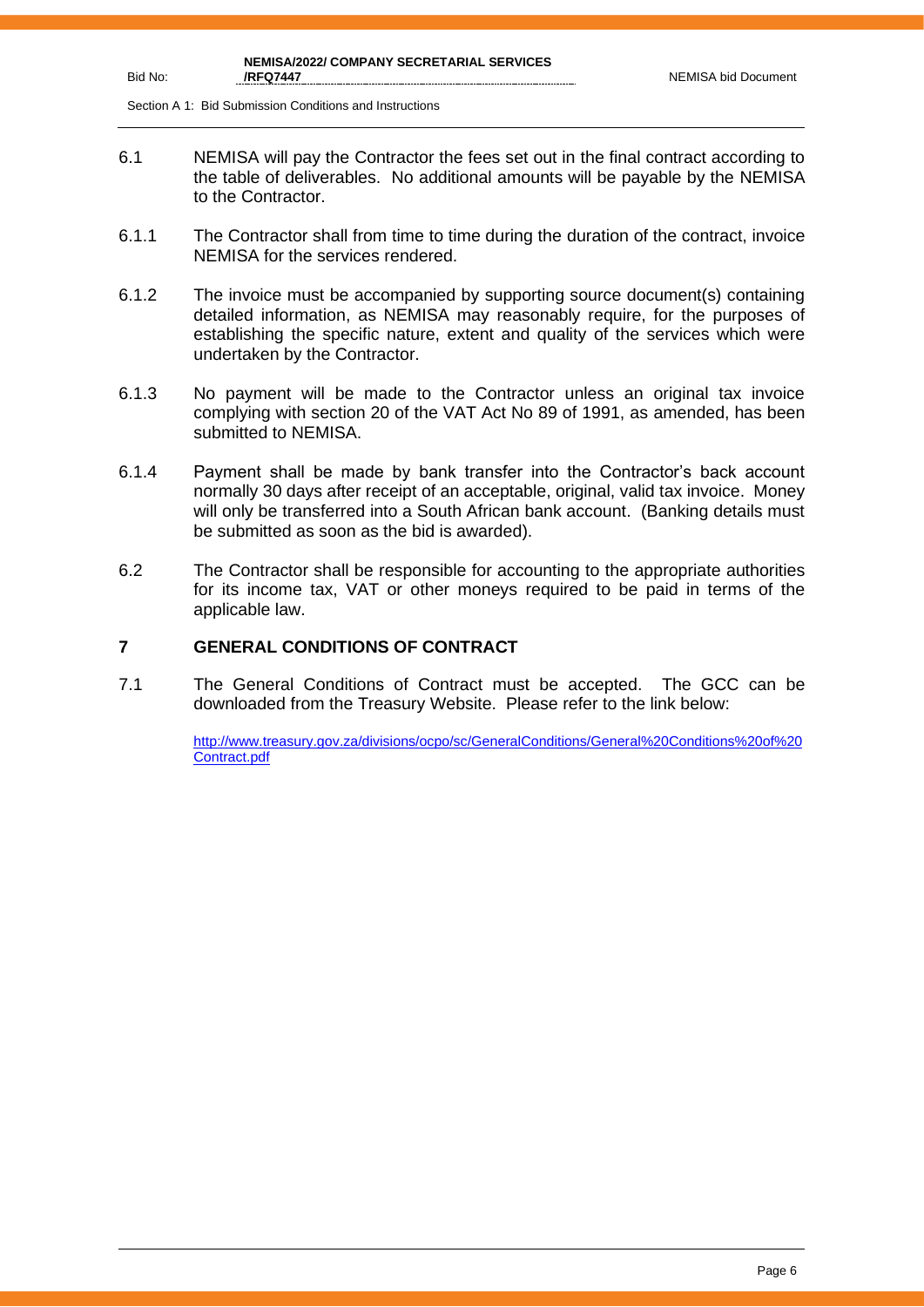Bid No:

## **TERMS OF REFERENCE (TOR)**

## **SOURCING OF TEMPORARY COMPANY SECRETARIAL SERVICES AT NEMISA**

#### **1. BACKGROUND**

NEMISA is a national public entity listed under the PFMA and registered as a non-profit Company under the Companies Act 71 of 2008.

#### **2. PURPOSE**

The purpose of the RFQ is to appoint a suitably qualified and experienced service provider to render Company Secretarial services to NEMISA. The National Electronic Media Institute of South Africa (NEMISA) is seeking to source a qualified service provider with relevant expertise to fulfil some of the duties and responsibilities of an assistant to the Company Secretary on an outsourced basis.

## **3. OBJECTIVES**

NEMISA seeks to appoint a company that provides company secretariat services.

## **4. SCOPE OF WORK AND DELIVERABLES**

The scope of work will include but is not limited to:

- Attend meetings and draft minutes of Board and Board Committees, submit for approval and circulation within agreed turnaround time and defined standards
- Ensure that all meeting documents and resolutions and recordings are circulated within agreed timeframes
- Prepare agendas and Board and Board Committee packs for all meetings and documents for the general meetings
- Contribute to the establishment of internal Company Secretariat procedures, guidelines and templates and the continued development of self-help tools
- Maintain a high level of knowledge on legislation applicable to the industry within the groups sectors
- Assist with CIPC lodgements and update statutory records
- Regular monitoring and providing feedback and suggested solutions to implement any current practices, processes & changes in laws & regulations.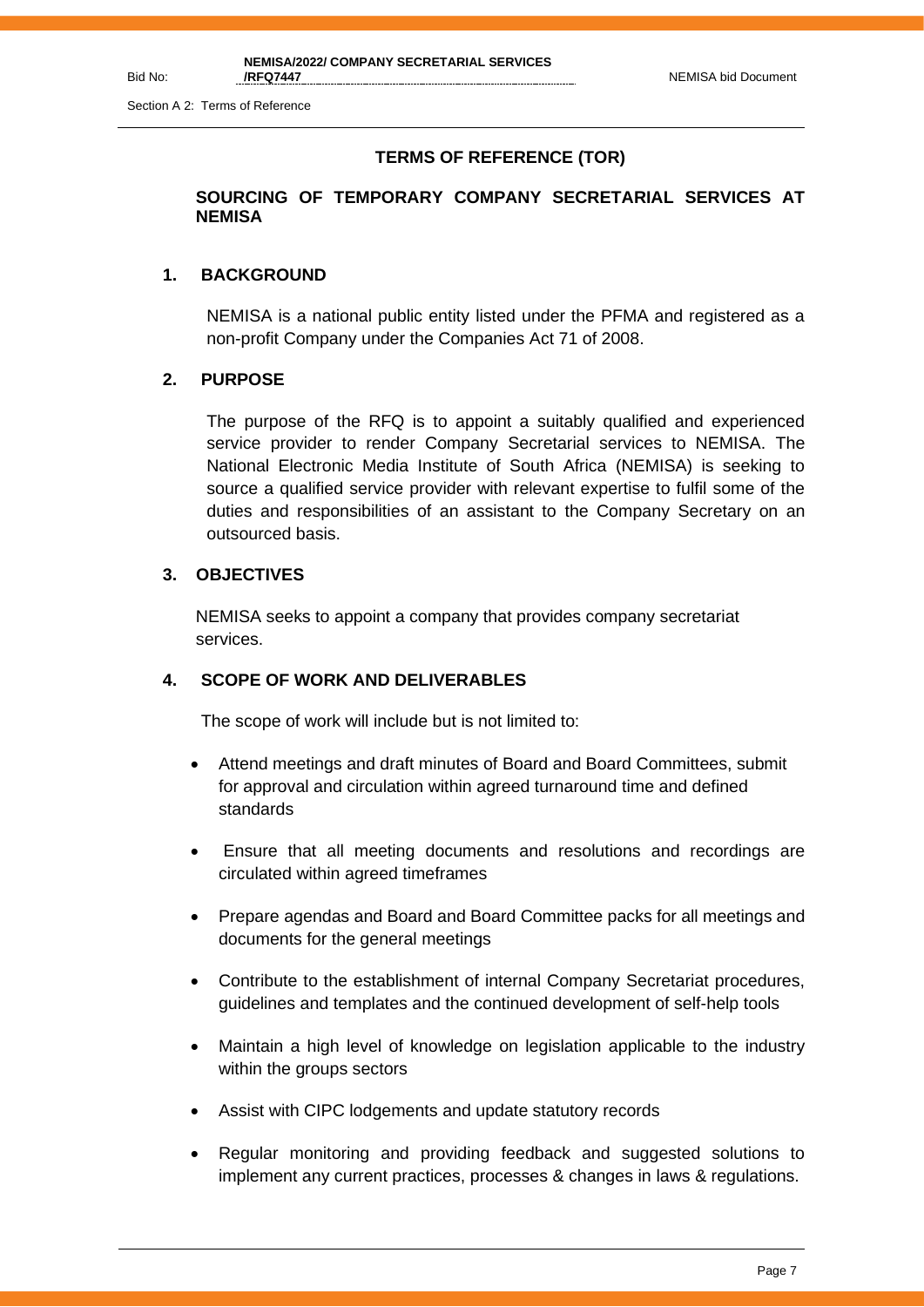Section A 2: Terms of Reference

- Assist in the continuous monitoring of compliance issues with all applicable legislation
- Assist in ad-hoc assignments and administrative matters.

## **5. COMPETENCY AND EXPERIENCE REQUIREMENTS**

- 5.1. Respondents shall clearly indicate the names of the resources that will be providing the service to NEMISA as well as a comprehensive CV(s) of the proposed resource(s) and previous traceable experience with references, letters and contactable previous clients.
- 5.2. Note that only the experience of the key resource relevant to this particular project shall be considered in the evaluation of this requirement.
- 5.3. The successful service provider(s) shall provide a proven track record where similar services were provided.
- 5.4 The submitted references and proven track record where similar services were provided shall be within the past five years.
- 5.5 Respondents shall provide reference letter with the names and contact details of at least four (4) clients from the public sector for whom a similar service was provided during the past five years. **(NB: Purchase orders will not be considered)**

#### **6. DURATION**

Services will be required for a period of 12 months.

## **7. COMPETENCY AND EXPERIENCE REQUIREMENTS**

- 7.1 Respondents shall clearly indicate the names of the resources that will be providing the service to NEMISA as well as a comprehensive CV(s) of the proposed resource(s) and previous traceable experience with references, letters and contactable previous clients.
- 7.2. Note that only the experience of the key resource relevant to this particular project shall be considered in the evaluation of this requirement.
- 7.3. The successful service provider(s) shall provide a proven track record where similar services were provided in Company Secretarial work.
- 7.4 The submitted references and proven track record where similar services were provided shall be within the past five years.
- 7.5 Respondents shall provide reference letter with the names and contact details of at least four (4) clients from the public sector for whom a similar service was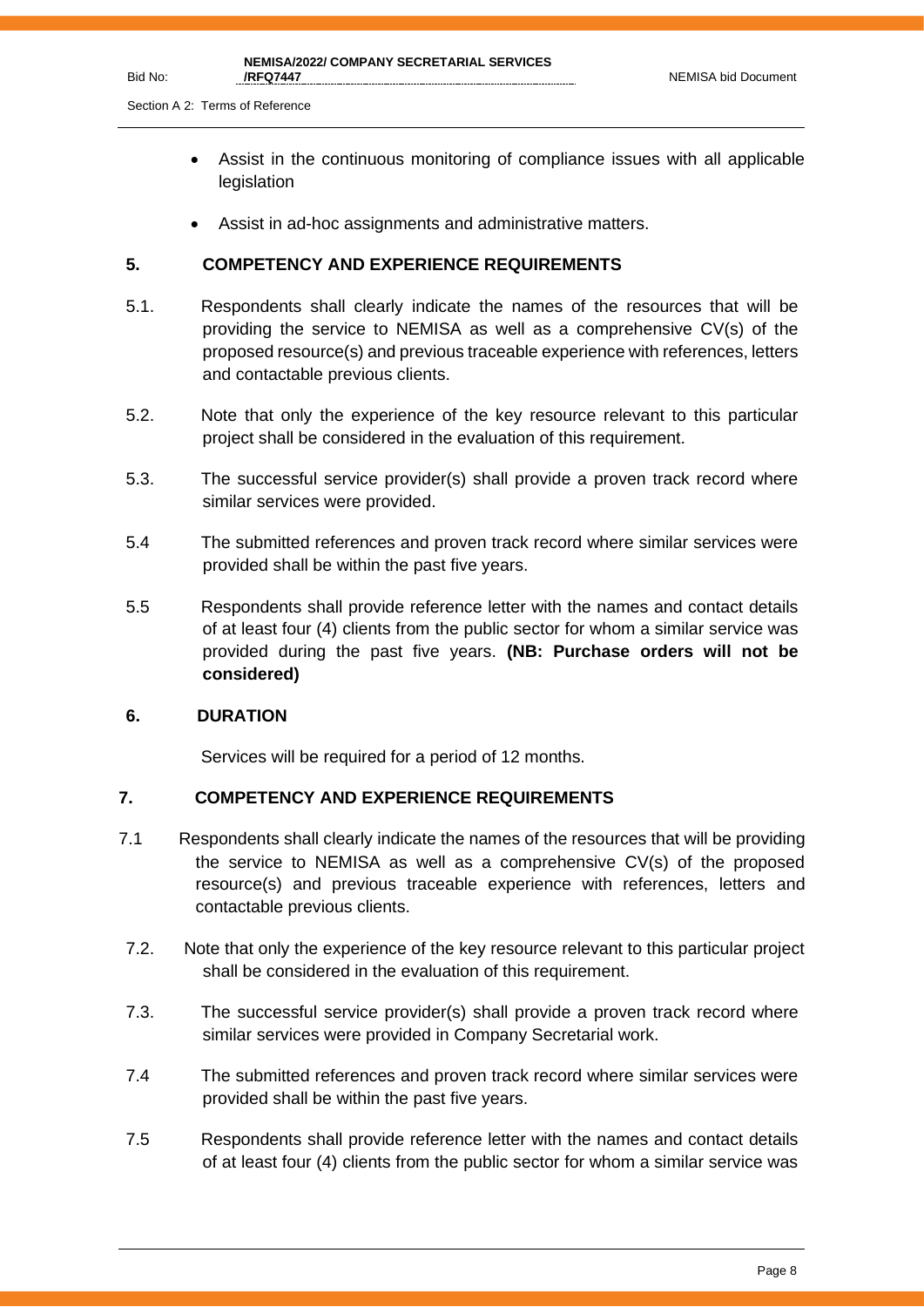provided during the past five years. **(NB: Purchase orders will not be considered)**

#### **8. DETERMINATION OF SCORE FOR FUNCTIONALITY**

Functionality for this ToR is **100**, and the evaluation criteria and weights for functionality as indicated in the table in below, will apply.

#### **9. MANDATORY REQUIREMENTS**

Proposals will receive further consideration if they score at least **75** minimum points out of the 100 points on technical criteria as listed above

#### **10. QUOTE**

The service provider shall provide a detailed quote which includes but is not limited to activities mentioned in item **4.** above.

## **11. CONTRACTING**

NEMISA reserves the right to appoint one or more service provider(s) to perform all or some of the required functions as, it deems necessary.

## **12. CLOSING DATE**

 Bids must be submitted to the Institute by no later than **02 March 2022 at 11:00.** NEMISA reserves the right not to award the assignment to the lowest bid.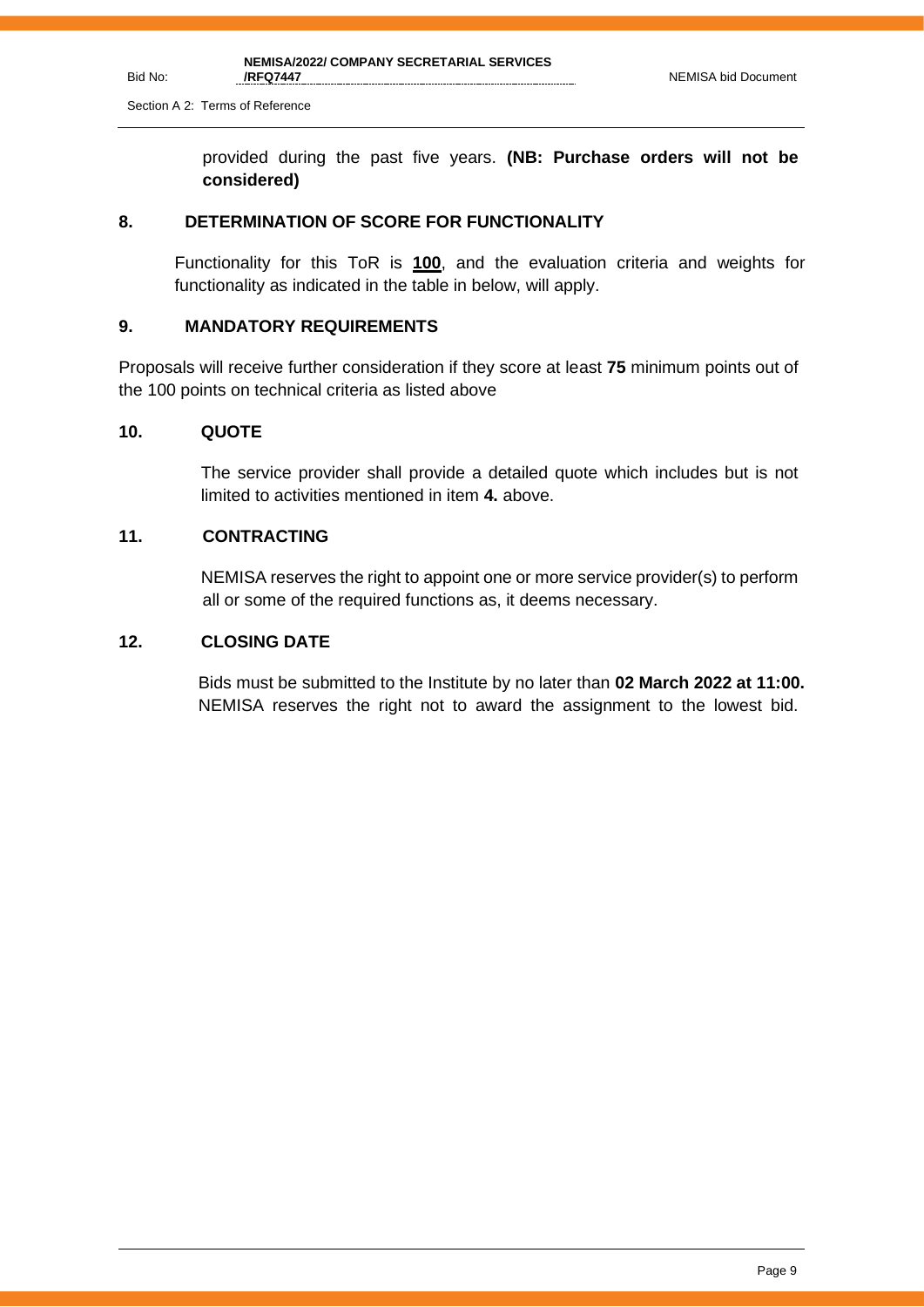Section A 3: Evaluation Process/ Criteria

Bid No:

**ALL BIDDERS MUST TAKE NOTE OF THE EVALUATION PROCESS THAT WILL BE FOLLOWED**

## **1 EVALUATION PROCESS**

## **1.1 COMPLIANCE WITH MINIMUM REQUIREMENTS**

1.1.1 All bids duly lodged as specified in the Request for Bid will be examined to determine compliance with bid requirements and conditions. Bids with obvious deviations from the requirements/conditions will be eliminated from further consideration.

> Failure to comply with or submit any one of the following items, will render a bid nonresponsive and will not be evaluated further.

|                  |                                                     |            | <b>Compliant?</b> |
|------------------|-----------------------------------------------------|------------|-------------------|
| <b>Reference</b> | <b>Description</b>                                  | <b>YES</b> | <b>NO</b>         |
| Part 1           | Signed Special Conditions of Bid and Contract       |            |                   |
| Part 2           | <b>Tax Compliance Requirements</b>                  |            |                   |
| Part 3           | Completed and signed Declaration of Interest        |            |                   |
| Part 4           | Completed and signed Declaration of Bidder's past   |            |                   |
|                  | Supply Chain Management practices                   |            |                   |
| Part 5           | Completed and signed Certificate of Independent Bid |            |                   |
|                  | Determination                                       |            |                   |
| Part 7           | Completed and signed Invitation to Bid              |            |                   |
| Part 8           | Completed Pricing Schedule in the prescribed format |            |                   |
| Part 12          | Proof of registration on the CSD                    |            |                   |

## **1.2 DETERMINATION OF SCORE FOR FUNCTIONALITY**

1.2.1 The evaluation criteria and weights for functionality as indicated in the table in below, will apply.

| <b>FUNCTIONAL CRITERIA</b> |                                                                | <b>MAXIMUM TO</b><br><b>BE AWARDED</b>                                                                                                                                                                                                                                                                                                                                                                                                                                                                                                                                                                                             |    |
|----------------------------|----------------------------------------------------------------|------------------------------------------------------------------------------------------------------------------------------------------------------------------------------------------------------------------------------------------------------------------------------------------------------------------------------------------------------------------------------------------------------------------------------------------------------------------------------------------------------------------------------------------------------------------------------------------------------------------------------------|----|
| ⊓                          | $\circ$<br>$\circ$<br>$\circ$<br>$\circ$<br>$\circ$<br>$\circ$ | Experience of the Bidder will be demonstrated by the bidder providing<br>the business proposal stating the number years in business where<br>similar projects (Company Secretarial Services) were undertaken by the<br>company. Appointment letters with clear letter heads of the clients, that<br>is within a five (5) years period must be provided.<br>4 and more projects with bidder's reference - 30 points<br>3 projects with bidder's reference - 20 points<br>2 projects with bidder's reference - 10 points<br>Zero projects $-0$ points 10 years $-15$ points<br>5 to 8 years $-10$ points<br>1 to 4 years $-5$ points | 30 |
|                            |                                                                | Less than one year experience $-0$ points                                                                                                                                                                                                                                                                                                                                                                                                                                                                                                                                                                                          |    |
|                            |                                                                | Capability, Capacity and experience of the suggested project team.<br>Proven record and combined experience of the proposed Core Team<br>working on projects of a similar nature Relevant qualifications related to<br>Company Secretary, including professional competencies, membership                                                                                                                                                                                                                                                                                                                                          | 25 |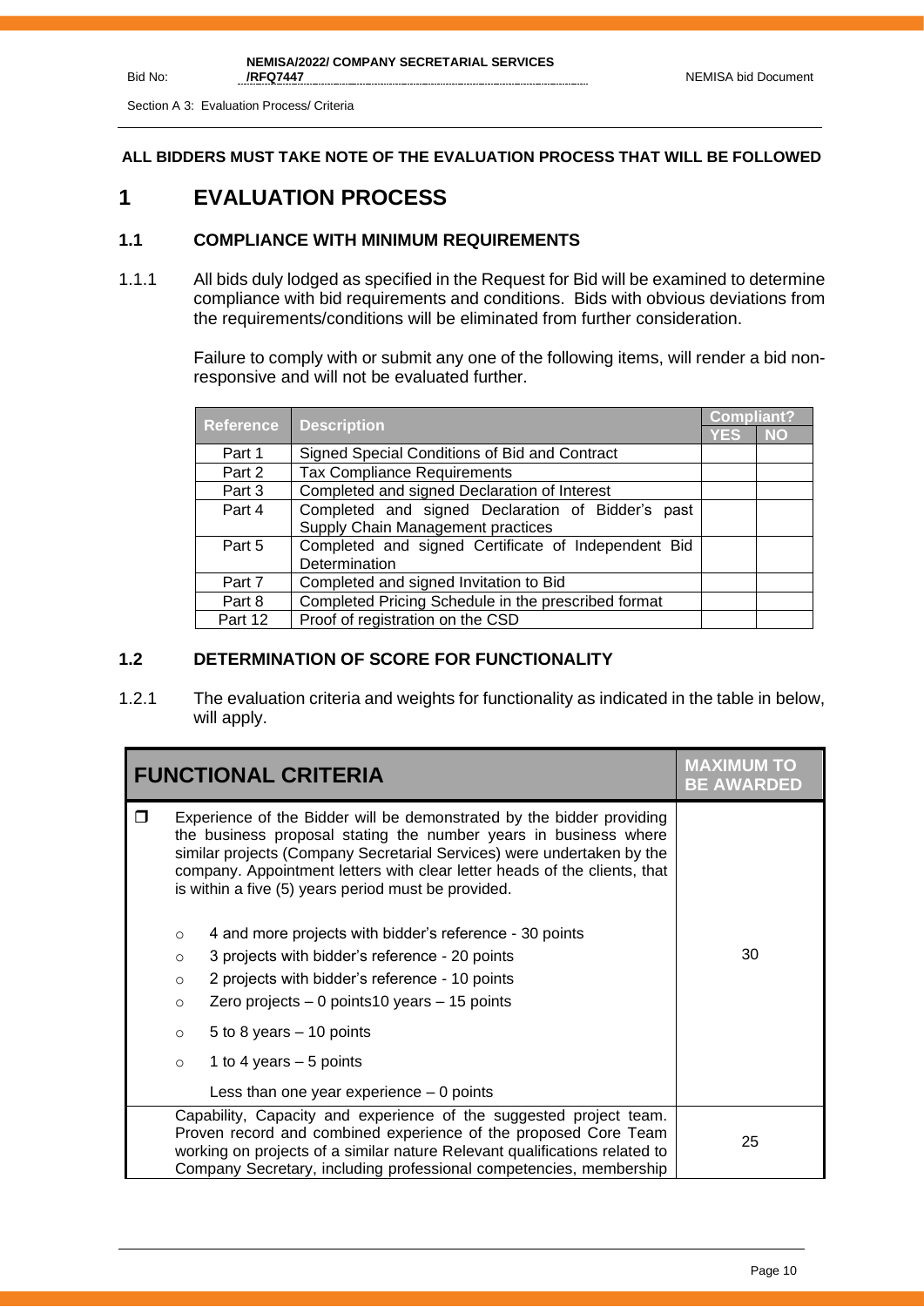Section A 3: Evaluation Process/ Criteria

|        | <b>FUNCTIONAL CRITERIA</b>                                                                                                                                                                                                                                                                                                                                              | <b>MAXIMUM TO</b><br><b>BE AWARDED</b> |
|--------|-------------------------------------------------------------------------------------------------------------------------------------------------------------------------------------------------------------------------------------------------------------------------------------------------------------------------------------------------------------------------|----------------------------------------|
|        | and certification with relevant professional bodies. Individual CVs of the<br>Core Team will be used to allocate combined points as indicated below:                                                                                                                                                                                                                    |                                        |
|        | Twenty (25) and more years combined experience and<br>$\circ$<br>certification with relevant professional bodies - 25 points                                                                                                                                                                                                                                            |                                        |
|        | Ten (15) years and up to 24 years and membership with relevant<br>$\circ$<br>professional bodies - 15 points                                                                                                                                                                                                                                                            |                                        |
| $\Box$ | Five (5) years and up to 14 years and membership with relevant<br>professional bodies - 10 points                                                                                                                                                                                                                                                                       |                                        |
| $\Box$ | Experience of the main Team Leader/Project Leader demonstrating<br>working with public sector in providing Company Secretarial Services for<br>public sector organisations. CVs, relevant qualifications with relevant<br>certification ( with professional bodies) of the Team Leader/Project<br>Leader Individual will be used to allocate points as indicated below: | 25                                     |
|        | More than 20 years individually $-25$ points<br>$\circ$                                                                                                                                                                                                                                                                                                                 |                                        |
|        | More than 10 years and up to 19 years individually $-20$ points<br>$\circ$                                                                                                                                                                                                                                                                                              |                                        |
|        | More than 5 years and up to 9 years individually $-$ 10 points<br>$\circ$                                                                                                                                                                                                                                                                                               |                                        |
|        | 1 year to 4 years' experience - 0 points<br>$\circ$                                                                                                                                                                                                                                                                                                                     |                                        |
| σ      | The bidder to demonstrate previous experience by providing contactable<br>reference / appointment letters with clear letter heads of the clients, that<br>is within a five (5) years period. (Purchase Orders will not be<br>considered). The points will be distributed as demonstrated below:                                                                         | 20                                     |
|        | Four or more reference letters - 20 points<br>0                                                                                                                                                                                                                                                                                                                         |                                        |
|        | Two (3) reference letters - 10 points<br>o                                                                                                                                                                                                                                                                                                                              |                                        |
|        | One $(2)$ reference letter $-5$ points<br>o                                                                                                                                                                                                                                                                                                                             |                                        |
| о      | Zero letters $-0$ points                                                                                                                                                                                                                                                                                                                                                |                                        |
|        | <b>Maximum total for functionality</b>                                                                                                                                                                                                                                                                                                                                  | 100                                    |
|        | <b>Minimum Threshold</b>                                                                                                                                                                                                                                                                                                                                                | 75                                     |

- 1.2.2 The score for functionality shall be calculated as follows:
	- Each panel member shall award values for each individual criterion on a score sheet. The value scored for each criterion shall be multiplied with the specified weighting for the relevant criterion to obtain the marks scored for the various criteria. These marks should be added to obtain the total score for functionality.
	- $\Box$  The score of each panel member shall be added together and divided by the number of panel members to establish the average score obtained by each individual bidder for functionality.

## **1.3 DETERMINATION OF SCORE FOR PRESENTATIONS**

1.3.1 NEMISA will not call for presentations.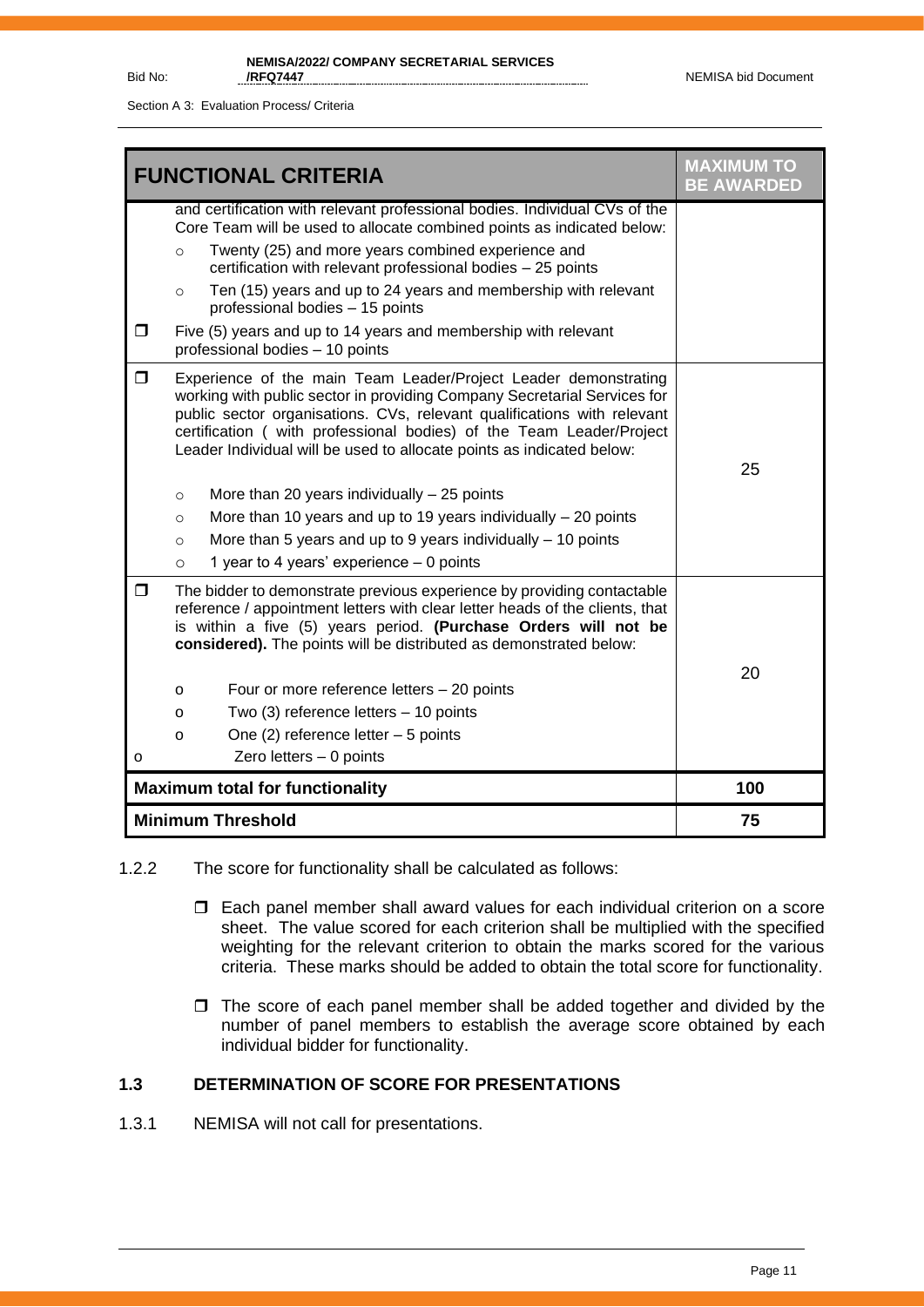Section A 3: Evaluation Process/ Criteria

Bid No:

## **1.4 ELIMINATION OF PROPOSALS ON GROUNDS OF FUNCTIONALITY**

1.4.1 Bids that score less than **75%** of the marks available for functionality will be eliminated from further consideration. Marks will therefore not be awarded for their cost proposals or for preference.

#### **1.5 PRICE AND B-BBEE STATUS LEVEL POINTS**

- 1.5.1 All remaining bids will be evaluated as follows:
- 1.5.2 The 80/20 preference point system will be applied. Points for price and B-BBEE status level certificate will be awarded in accordance with the stipulations in the Preference Point Claim Form in terms of the Preferential Procurement Regulations, 2017.
- 1.5.3 If appropriate, implied contract price adjustments will be made to the cost proposals of all remaining bids.
- 1.5.4 The point scored for the B-BBEE status level certificate for each acceptable bid will now be added to the price point.
- 1.5.5 The Evaluation Committee may recommend that the contract be awarded to the bidder obtaining the highest aggregate mark as determined by 1.5.4 or to a lower scoring bid on justifiable grounds.

## **1.6 ADJUDICATION OF BID**

1.6.1 The relevant award structure will consider the recommendations and make the final award. The successful bidder will usually be the service provider scoring the highest number of points or it may be a lower scoring bid on justifiable grounds or no award at all.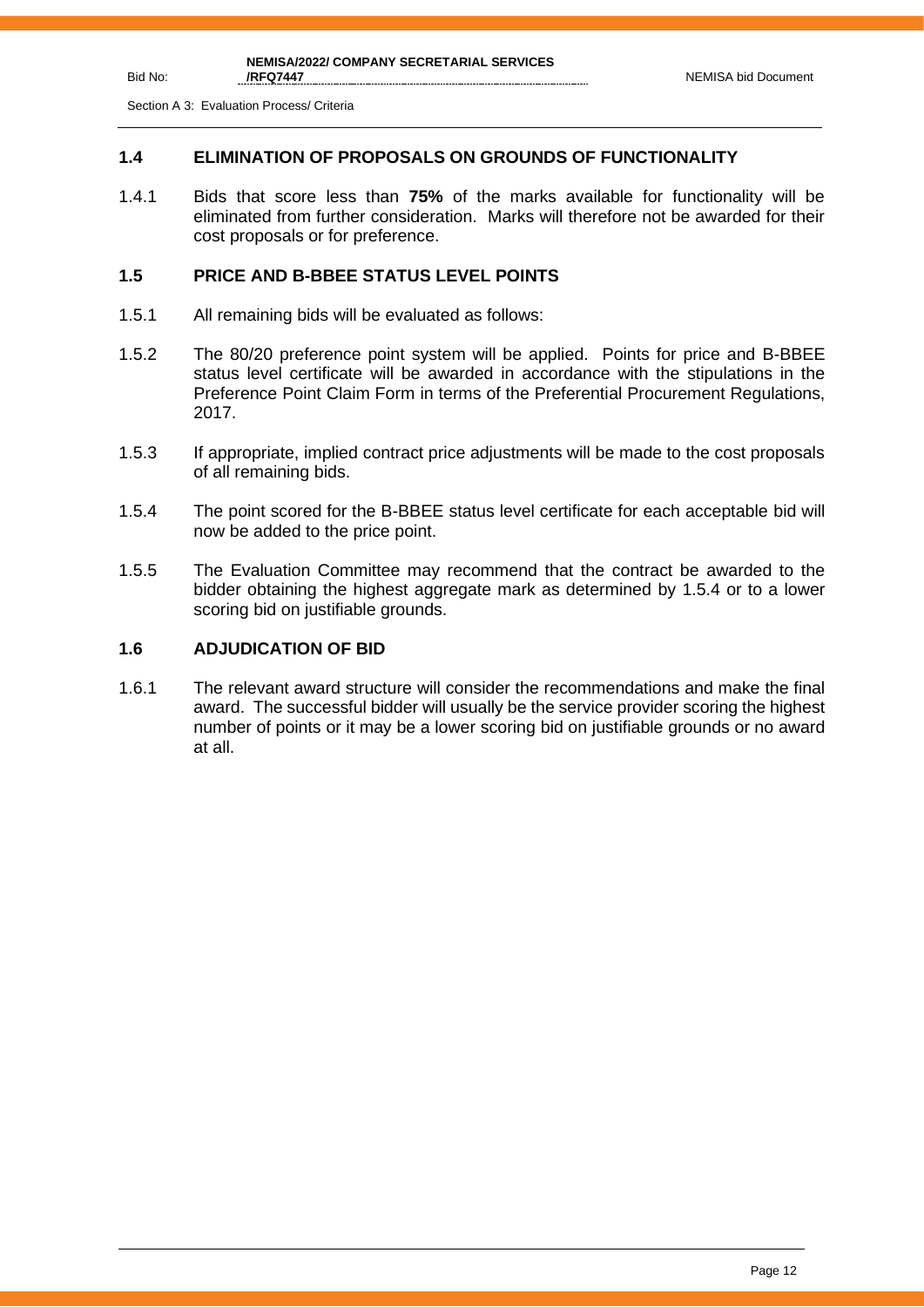Section A 4: Contract Form

## **CONTRACT FORM: RENDERING OF SERVICES**

THIS FORM MUST BE FILLED IN DUPLICATE BY BOTH THE SERVICE PROVIDER (PART 1) AND THE PURCHASER (PART 2). BOTH FORMS MUST BE SIGNED IN THE ORIGINAL SO THAT THE SERVICE PROVIDER AND THE PURCHASER WOULD BE IN POSSESSION OF ORIGINALLY SIGNED CONTRACTS FOR THEIR RESPECTIVE RECORDS.

## **PART 1 (TO BE FILLED IN BY THE SERVICE PROVIDER)**

- 1. I/we hereby undertake to render services described in the attached bidding documents to NEMISA in accordance with the requirements and task directives/proposals specifications stipulated in Bid Number NEMISA/2022/ COMPANY SECRETARIAL SERVICES /RFQ7447 at the price/s quoted. My/our offer/s remain binding upon me/us and open for acceptance by the Purchaser during the validity period indicated and calculated from the closing date of the bid.
- 2. The following documents shall be deemed to form and be read and construed as part of this agreement:
- 2.1 Bidding documents, viz
	- $\Box$  Invitation to bid
	- $\Box$  Tax clearance certificate
	- $\Box$  Pricing schedule(s)
	- $\Box$  Filled in terms of reference/task directive/proposal
	- Preference claims for Broad Based Black Economic Empowerment Status Level of Contribution in terms of the Preferential Procurement Regulations 2017;
	- $\Box$  Declaration of interest
	- D Declaration of bidder's past SCM practices
	- Special Conditions of Contract
- 2.2 General Conditions of Contract
- 2.3 Other (specify)
- 3. I/we confirm that I/we have satisfied myself as to the correctness and validity of my/our bid; that the price(s) and rate(s) quoted cover all the services specified in the bidding documents; that the price(s) and rate(s) cover all my obligations and I accept that any mistakes regarding price(s) and rate(s) and calculations will be at my own risk.
- 4. I/we accept full responsibility for the proper execution and fulfilment of all obligations and conditions devolving on me/us under this agreement as the principal liable for the due fulfilment of this contract.
- 5. I/we declare that I/we have no participation in any collusive practices with any bidder or any other person regarding this or any other bid.
- 6. I confirm that I am duly authorised to sign this contract.

| <b>WITNESSES</b> |
|------------------|
|                  |
|                  |
|                  |
| ◠                |
|                  |
| DATE:            |
|                  |
|                  |
|                  |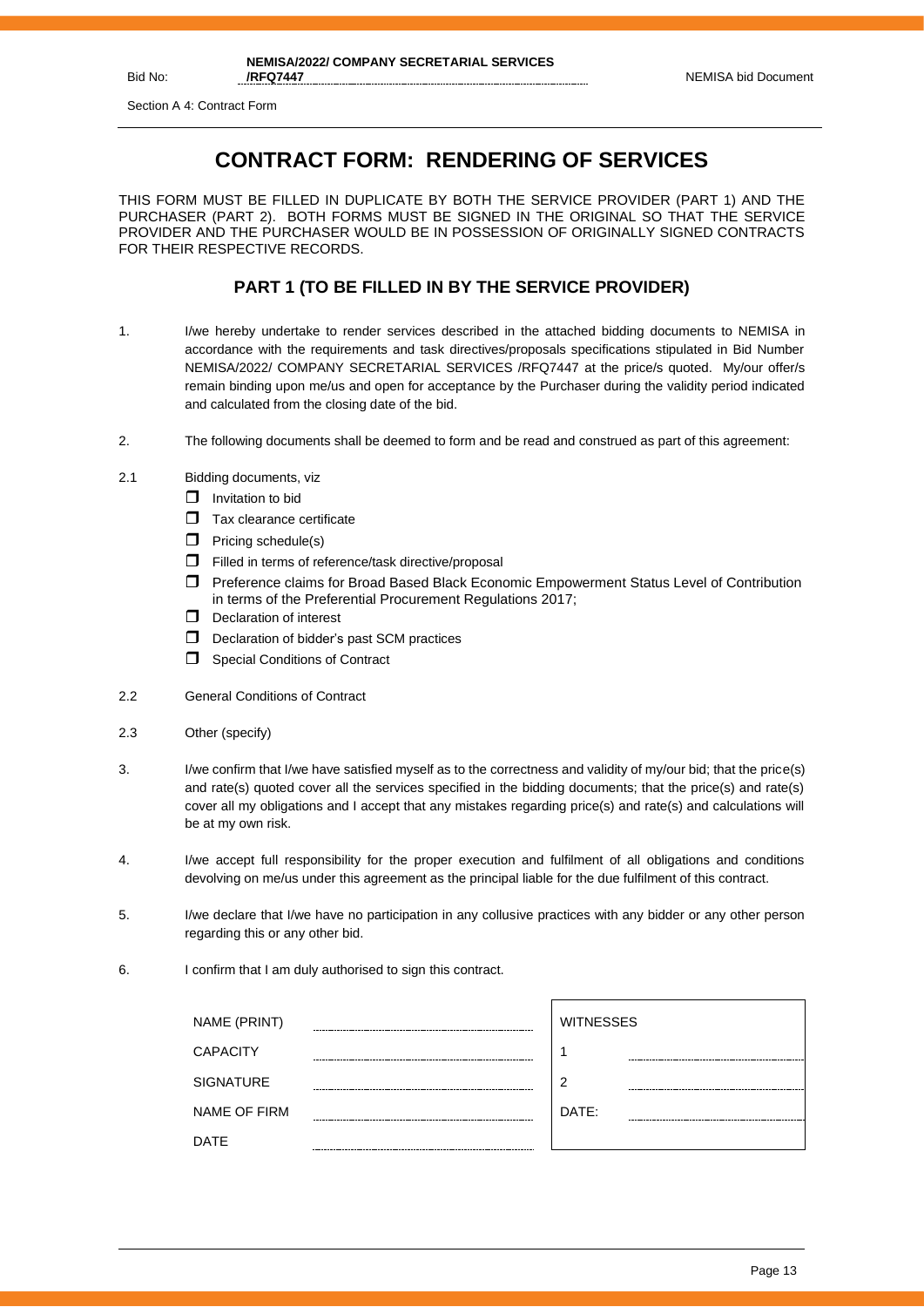Section A 4: Contract Form

## **CONTRACT FORM: RENDERING OF SERVICES**

## **PART 2 (TO BE FILLED IN BY THE PURCHASER)**

- 1. I ……………………………………………………..……………… in my capacity as …………………………………………….. accept your bid under reference number ……………………………………………. dated ……………………………………. for the rendering of services indicated hereunder and/or further specified in the annexures.
- 1. An official order indicating service delivery instructions is forthcoming.
- 2. I undertake to make payment for the services rendered in accordance with the terms and conditions of the contract within 30 (thirty) days after receipt of an invoice.

| <b>DESCRIPTION OF SERVICE</b> | PRICE (VAT INCL) | <b>COMPLETION</b><br><b>DATE</b> | <b>B-BBEE STATUS</b><br><b>LEVEL OF</b><br><b>CONTRIBUTION</b> |
|-------------------------------|------------------|----------------------------------|----------------------------------------------------------------|
|                               |                  |                                  |                                                                |
|                               |                  |                                  |                                                                |

3. I confirm that I am duly authorised to sign this contract.

| SIGNED AT             | ON |                                                  |
|-----------------------|----|--------------------------------------------------|
| NAME (PRINT)          |    |                                                  |
| <b>SIGNATURE</b>      |    |                                                  |
| <b>OFFICIAL STAMP</b> |    | <b>WITNESSES</b><br>1<br>$\overline{2}$<br>DATE: |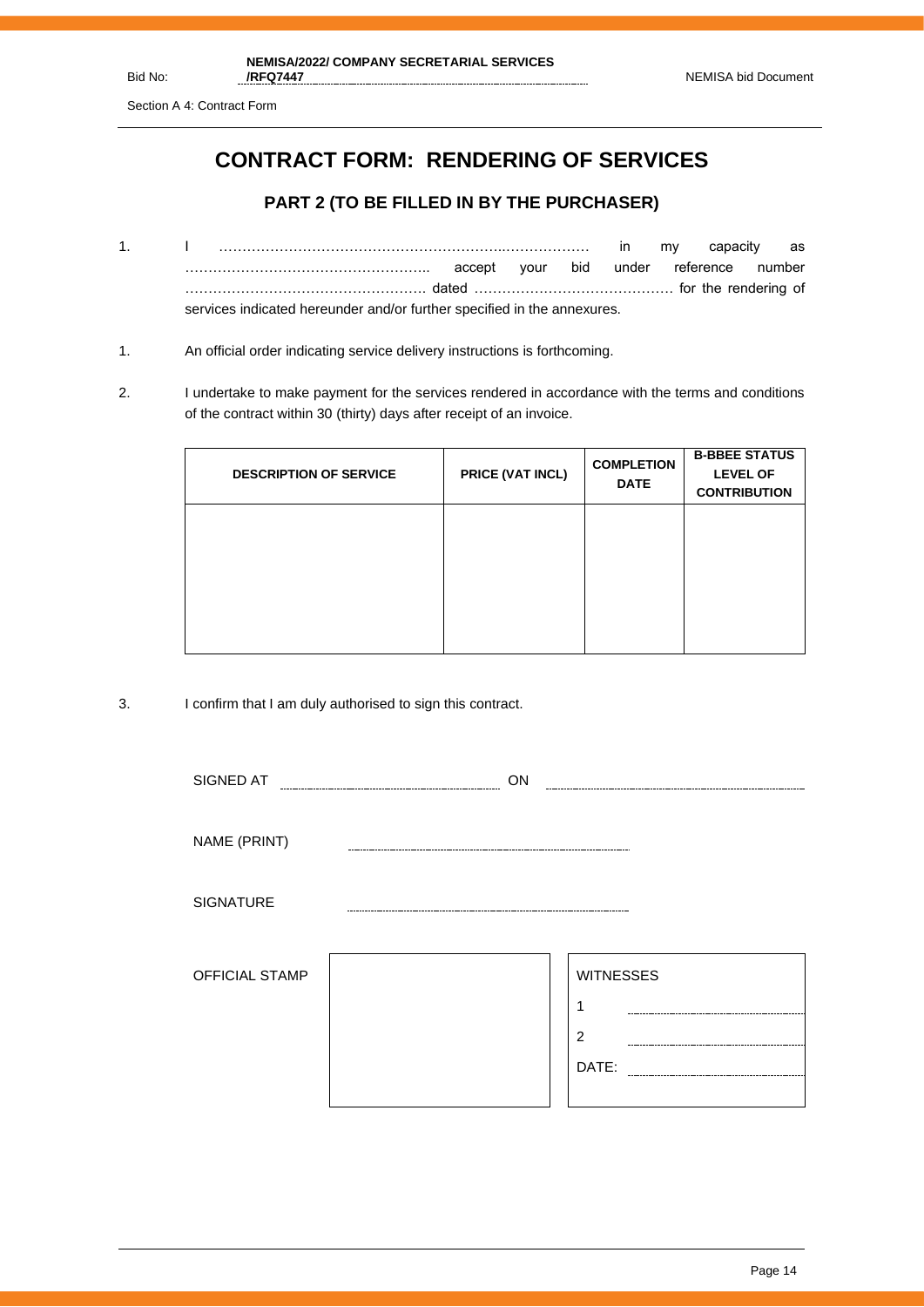Section B

# **SECTION B**

## **This section must be completed and returned or supplied with bids as prescribed.**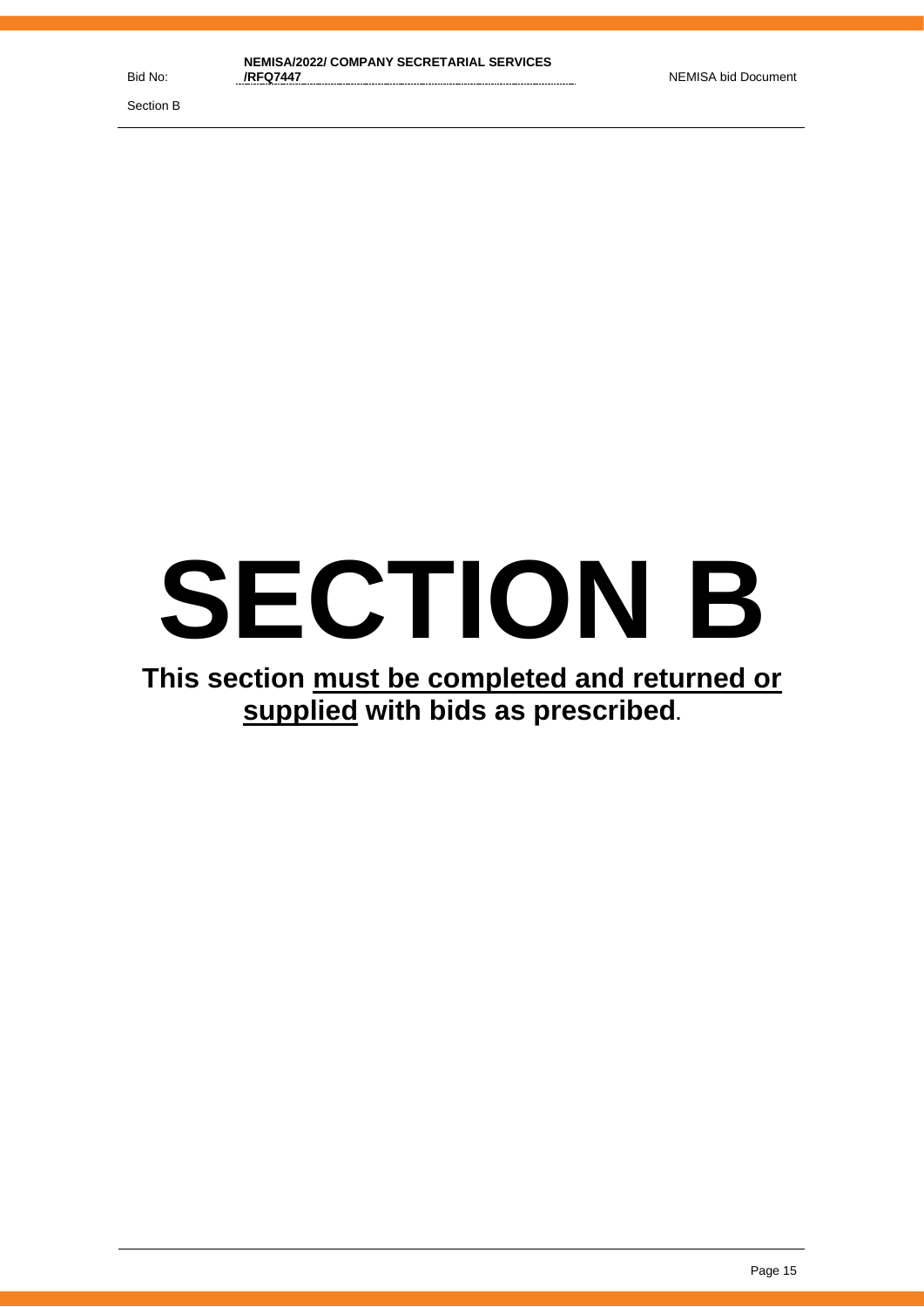## **SPECIAL CONDITIONS OF BID AND CONTRACT Return as Part 1**

|              | <b>SPECIAL CONDITIONS</b>                                                                                                                                                                                                                                           |
|--------------|---------------------------------------------------------------------------------------------------------------------------------------------------------------------------------------------------------------------------------------------------------------------|
|              |                                                                                                                                                                                                                                                                     |
| $\mathbf 1$  | <b>GENERAL</b>                                                                                                                                                                                                                                                      |
| 1.1          | The Bidder must clearly state if a deviation from these special conditions are offered and<br>the reason therefor. If an explanatory note is provided, the paragraph reference must be<br>indicated in a supporting appendix to the application submission.         |
| 1.2          | Should Bidders fail to indicate agreement/compliance or otherwise, the NEMISA will<br>assume that the Bidder is in compliance or agreement with the statement(s) as specified<br>in this bid.                                                                       |
| 1.3          | Bids not completed in this manner may be considered incomplete and rejected.                                                                                                                                                                                        |
| 1.4          | NEMISA shall not be liable for any expense incurred by the Bidder in the preparation and<br>submission of a bid.                                                                                                                                                    |
| $\mathbf{2}$ | <b>CANCELLATION OF PROCUREMENT PROCESS</b>                                                                                                                                                                                                                          |
|              |                                                                                                                                                                                                                                                                     |
| 2.1          | This procurement process can be postponed or cancelled at any stage at the sole<br>discretion of NEMISA provided that such cancellation or postponement takes place prior<br>to entering into a contract with a specific service provider to which the bid relates. |
|              |                                                                                                                                                                                                                                                                     |
| 3            | BID SUBMISSION CONDITIONS, INSTRUCTION AND EVALUATION<br><b>PROCESS/CRITERIA</b>                                                                                                                                                                                    |
| 3.1          | The Bid submission conditions and instructions as well as the evaluation process/criteria<br>have been noted.                                                                                                                                                       |
| 4            | <b>NEGOTIATION AND CONTRACTING</b>                                                                                                                                                                                                                                  |
|              |                                                                                                                                                                                                                                                                     |
| 4.1          | NEMISA have the right to enter into negotiation with one or more Bidders regarding any<br>terms and conditions, including price(s), of a proposed contract.                                                                                                         |
| 4.2          | Under no circumstances will negotiation with any Bidders, including preferred Bidders,<br>constitute an award <sup>1</sup> or promise/ undertaking to award the contract.                                                                                           |
| 4.3          | NEMISA shall not be obliged to accept the lowest or any bid, offer or proposal.                                                                                                                                                                                     |
| 4.4          | A contract will only be deemed to be concluded when reduced to writing in a formal contract<br>and Service Level Agreement (if applicable) signed by the designated responsible person<br>of both parties. The designated responsible person of NEMISA is the CEO.  |
| 4.5          | NEMISA also reserves the right to enter into one contract with a Bidder for all required                                                                                                                                                                            |

<sup>&</sup>lt;sup>1</sup> See GLOSSARY.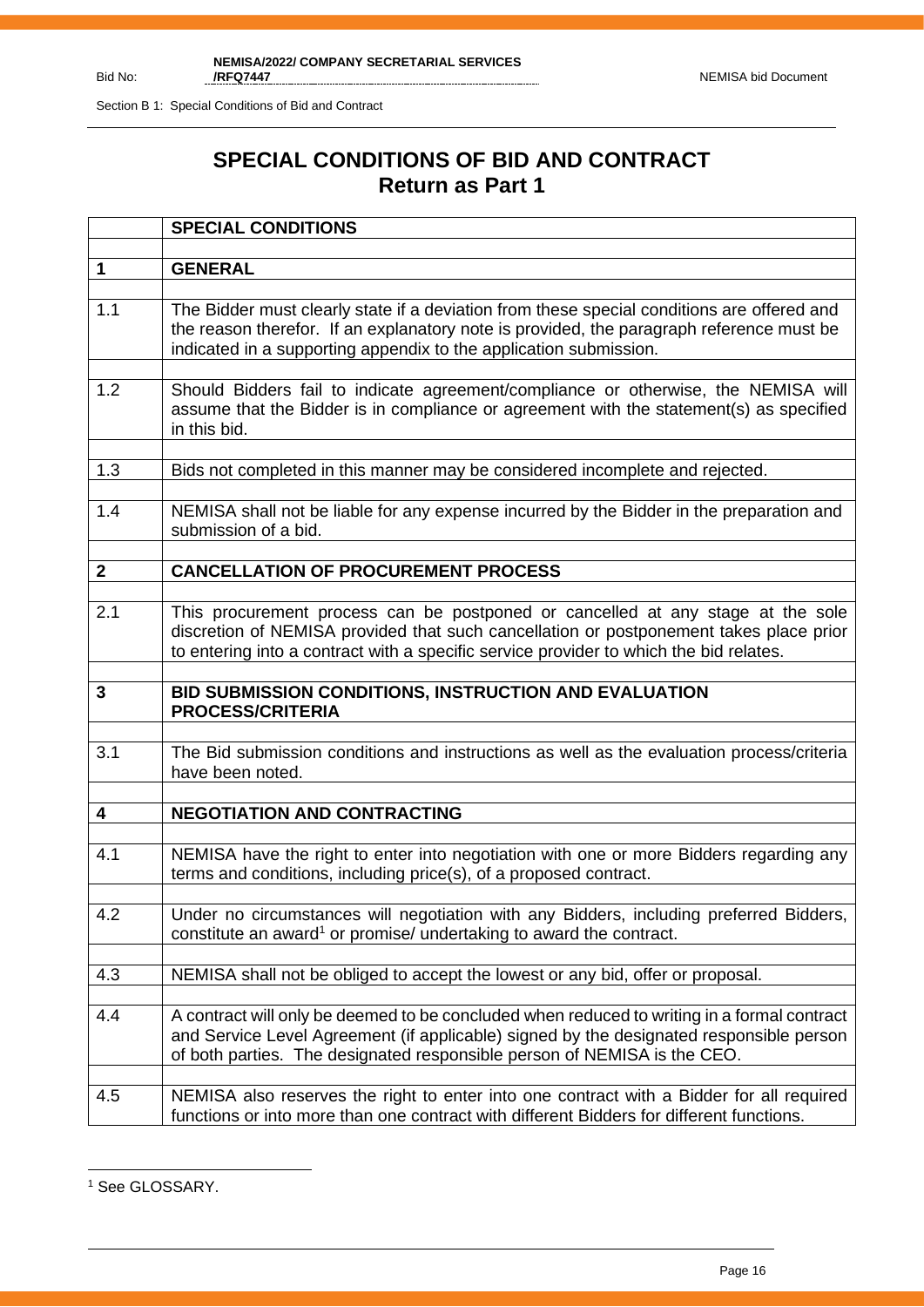| 5                | <b>ACCESS TO INFORMATION</b>                                                                                                                                                                                                                                        |
|------------------|---------------------------------------------------------------------------------------------------------------------------------------------------------------------------------------------------------------------------------------------------------------------|
| 5.1              | All bidders will be informed of the status of their bid once the procurement process has<br>been completed.                                                                                                                                                         |
| 5.2              | Requests for information regarding the bid process will be dealt with in line with the<br>NEMISA SCM Policy and relevant legislation.                                                                                                                               |
| 6                | <b>REASONS FOR REJECTION</b>                                                                                                                                                                                                                                        |
|                  |                                                                                                                                                                                                                                                                     |
| 6.1              | NEMISA shall reject a proposal for the award of a contract if the recommended Bidder has<br>committed a proven corrupt or fraudulent act in competing for the particular contract.                                                                                  |
| 6.2              | The NEMISA may disregard the bid of any bidder if that bidder, or any of its directors:<br>□ Have abused the SCM system of the NEMISA.<br>$\Box$ Have committed proven fraud or any other improper conduct in relation to such                                      |
|                  | system.<br>$\Box$ Have failed to perform on any previous contract and the proof exists.<br>Such actions shall be communicated to the National Treasury.                                                                                                             |
| $\overline{7}$   | <b>GENERAL CONDITIONS OF CONTRACT</b>                                                                                                                                                                                                                               |
|                  |                                                                                                                                                                                                                                                                     |
| 7.1              | The General Conditions of Contract must be accepted.                                                                                                                                                                                                                |
| 8                | <b>ADDITIONAL INFORMATION REQUIREMENTS</b>                                                                                                                                                                                                                          |
| 8.1              | During evaluation of the bids, additional information may be requested in writing from<br>Bidders. Replies to such request must be submitted, within 5 (five) working days or as<br>otherwise indicated. Failure to comply, may lead to your bid being disregarded. |
| 8.2              | No additional information will be accepted from any individual Bidder without such<br>information having been requested                                                                                                                                             |
|                  |                                                                                                                                                                                                                                                                     |
| $\boldsymbol{9}$ | <b>CONFIDENTIALITY</b>                                                                                                                                                                                                                                              |
| 9.1              | The bid and all information in connection therewith shall be held in strict confidence by<br>Bidders and usage of such information shall be limited to the preparation of the bid. Bidders<br>shall undertake to limit the number of copies of this document.       |
|                  | INTELLECTUAL PROPERTY, INVENTIONS AND COPYRIGHT                                                                                                                                                                                                                     |
| 10               |                                                                                                                                                                                                                                                                     |
| 10.1             | Copyright of all documentation relating to this contract belongs to the client. The successful<br>Bidder may not disclose any information, documentation or products to other clients without<br>the written approval of the accounting authority or the delegate.  |
| 10.2             | This paragraph shall survive termination of this contract.                                                                                                                                                                                                          |
|                  |                                                                                                                                                                                                                                                                     |
| 11               | <b>NON-COMPLIANCE WITH DELIVERY TERMS</b>                                                                                                                                                                                                                           |
| 11.1             | As soon as it becomes known to the contractor that he/she will not be able to deliver the<br>services within the delivery period and/or against the quoted price and/or as specified,                                                                               |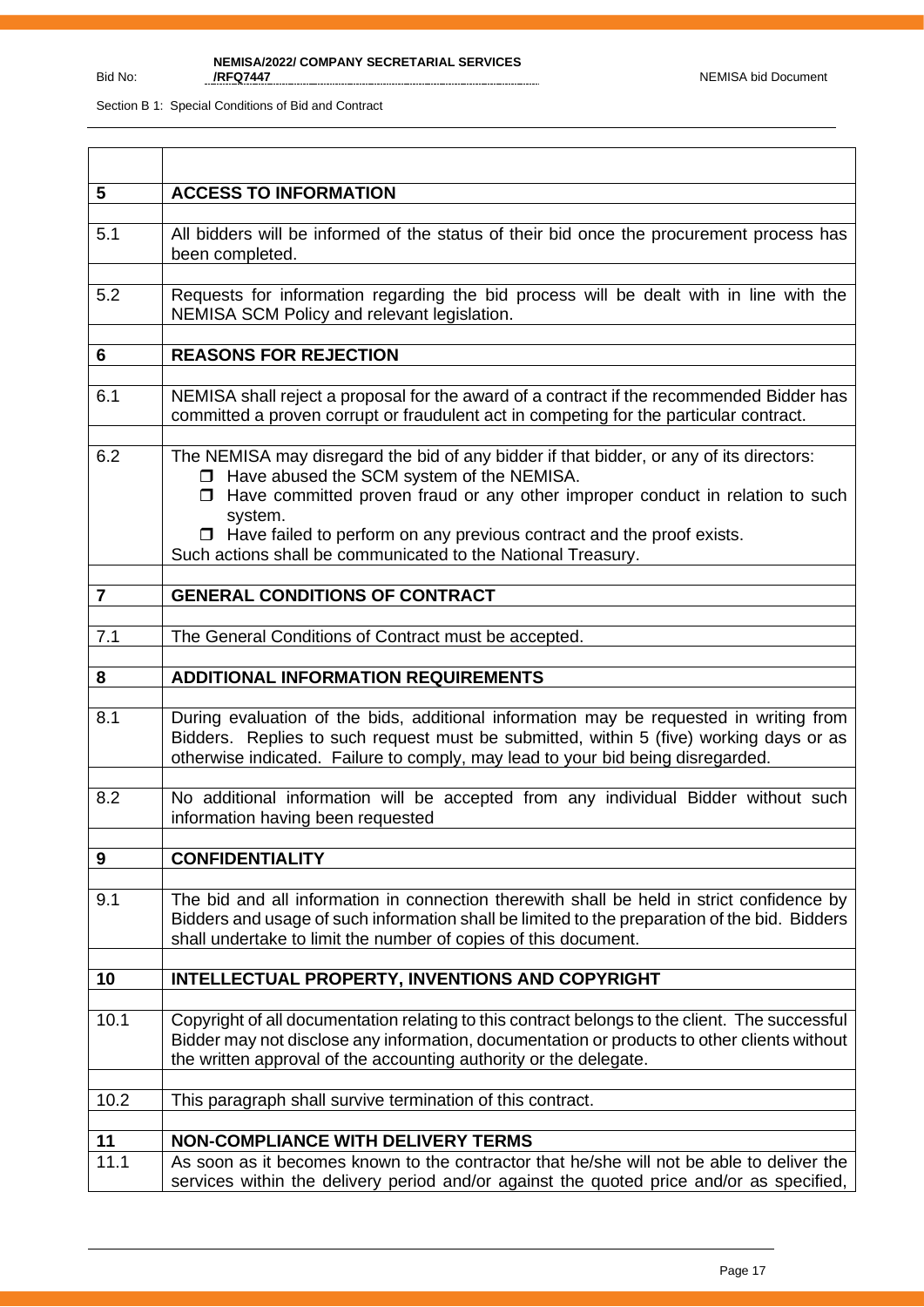|      | NEMISA must be given immediate written notice to this effect. NEMISA reserves the right<br>to implement remedies as provided for in the GCC.                                                                                                                                                                                                                                             |
|------|------------------------------------------------------------------------------------------------------------------------------------------------------------------------------------------------------------------------------------------------------------------------------------------------------------------------------------------------------------------------------------------|
| 12   | <b>WARRANTS</b>                                                                                                                                                                                                                                                                                                                                                                          |
| 12.1 | The Contractor warrants that it is able to conclude this Agreement to the satisfaction of<br>NEMISA.                                                                                                                                                                                                                                                                                     |
| 13   | PARTIES NOT AFFECTED BY WAIVER OR BREACHES                                                                                                                                                                                                                                                                                                                                               |
| 13.1 | The waiver (whether express or implied) by any Party of any breach of the terms or<br>conditions of this contract by the other Party shall not prejudice any remedy of the waiving<br>party in respect of any continuing or other breach of the terms and conditions hereof.                                                                                                             |
| 13.2 | No favour, delay, relaxation or indulgence on the part of any Party in exercising any power<br>or right conferred on such Party in terms of this contract shall operate as a waiver of such<br>power or right nor shall any single or partial exercise of any such power or right under this<br>agreement.                                                                               |
| 14   | <b>RETENTION</b>                                                                                                                                                                                                                                                                                                                                                                         |
| 14.1 | On termination of this agreement, the contractor shall, on demand hand over all<br>documentation provided as part of the project and all deliverables, etc., without the right of<br>retention, to NEMISA.                                                                                                                                                                               |
| 14.2 | No agreement to amend or vary a contract or order or the conditions, stipulations or<br>provisions thereof shall be valid and of any force and effect unless such agreement to<br>amend or vary is entered into in writing and signed by the contracting parties. Any waiver<br>of the requirement that the agreement to amend or vary shall be in writing, shall also be in<br>writing. |
| 15   | <b>CENTRAL SUPPLIER DATABASE</b>                                                                                                                                                                                                                                                                                                                                                         |
|      |                                                                                                                                                                                                                                                                                                                                                                                          |
| 15.1 | It is a requirement that all suppliers/services providers to NEMISA shall be registered on<br>the National Treasury Central Supplier Database (CSD).                                                                                                                                                                                                                                     |
| 15.2 | Bidders are therefore required to register as a supplier on the CSD before submitting a bid.                                                                                                                                                                                                                                                                                             |
|      | The CSD website can be accessed on the following link:<br>http://ocpo.treasury.gov.za/Pages/default.aspx                                                                                                                                                                                                                                                                                 |
| 15.3 | Bidders are therefore required to submit proof of their registration on the CSD, or if not yet<br>registered, provide proof of their application to be registered, with their bid.                                                                                                                                                                                                       |
| 15.4 | No bid will be awarded and a contract concluded with a bidder who is not registered on the<br>CSD.                                                                                                                                                                                                                                                                                       |
| 16   | <b>FORMAT OF BIDS</b>                                                                                                                                                                                                                                                                                                                                                                    |
| 16.1 | Bidders must complete all the necessary bid documents and undertakings required in this<br>bid document. Bidders are advised that their proposal should be concise, written in plain<br>English and simply presented.                                                                                                                                                                    |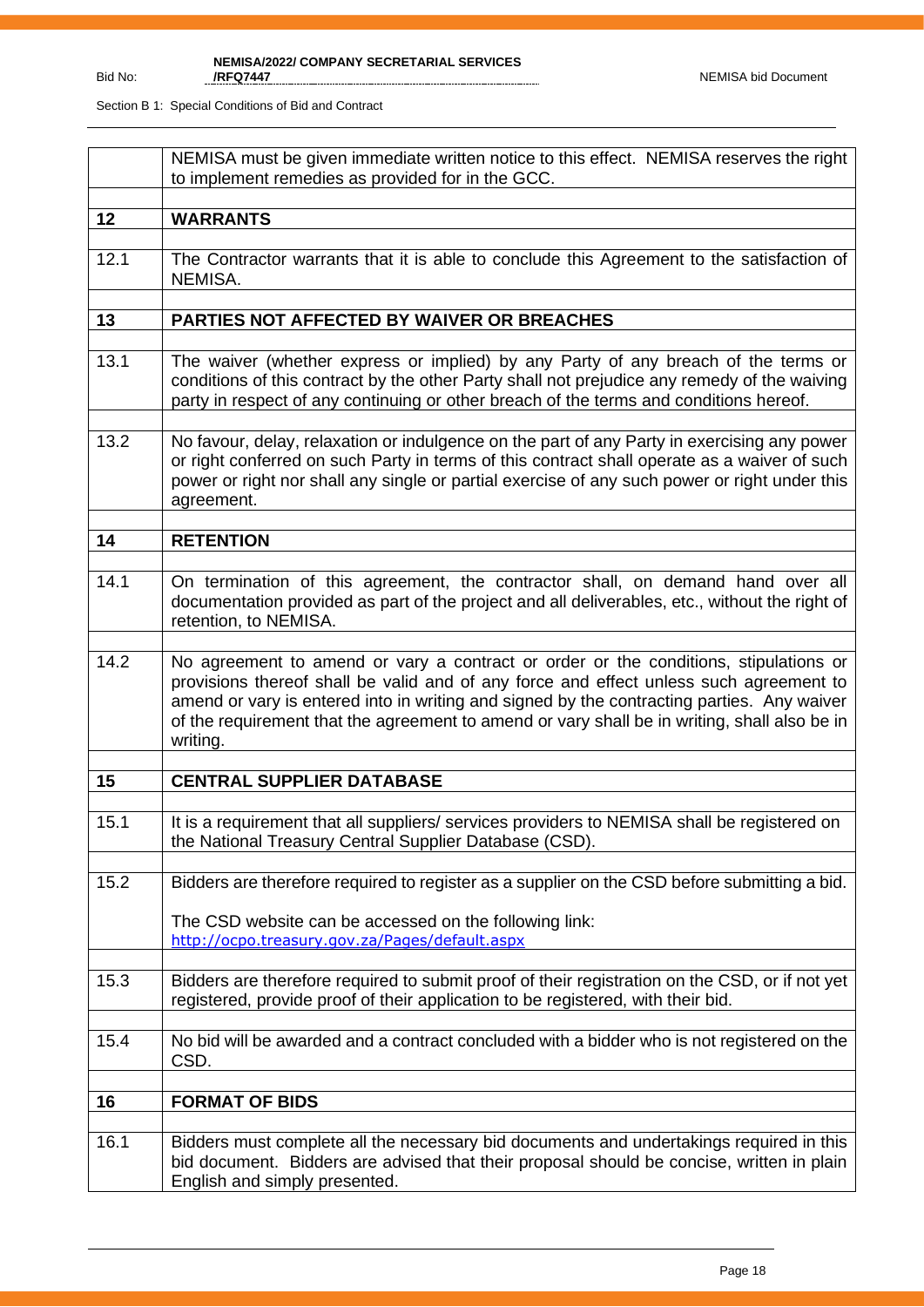| 16.2   | Bidders are to set out their proposal in the format prescribed hereunder. This means<br>that the proposal must be structured in the parts noted below. Information not submitted<br>in the relevant part, may not be considered for evaluation purposes. |
|--------|----------------------------------------------------------------------------------------------------------------------------------------------------------------------------------------------------------------------------------------------------------|
|        |                                                                                                                                                                                                                                                          |
| 16.3   | Part 1: Special Conditions of Bid and Contract                                                                                                                                                                                                           |
| 16.3.1 | Bidders must initial each page and sign the last page and return the Special Conditions of<br>bid and Contract (Section B-1).                                                                                                                            |
|        | Bids submitted without a completed Special Conditions of Bid form will be deemed to be<br>non-responsive.                                                                                                                                                |
|        |                                                                                                                                                                                                                                                          |
| 16.4   | Part 2: SARS Tax Clearance Certificate(s)                                                                                                                                                                                                                |
|        |                                                                                                                                                                                                                                                          |
| 16.4.1 | Bidders must ensure compliance with their tax obligations.                                                                                                                                                                                               |
|        | Bidders are required to submit their unique personal identification number (PIN) issued by<br>SARS to enable the organ of state to view the taxpayer's profile and tax status.                                                                           |
|        | Application for tax compliance status (TCS) or PIN may also be made via e-filing. In order<br>to use this provision, taxpayers will need to register with SARS as e-filers through the<br>website www.sars.gov.za.                                       |
|        | Bidders may also submit a printed TCS together with the bid.                                                                                                                                                                                             |
|        | In bids where consortia/ joint ventures/ sub-contractors are involved, each party must<br>submit a separate proof of TCS/ PIN/ CSD number.                                                                                                               |
|        | Where no TCS is available, but the bidder is registered on the Central Supplier Database<br>(CSD), a CSD number must be provided.                                                                                                                        |
|        | Bids submitted without any one of the above particulars, will be deemed to be non-<br>responsive.                                                                                                                                                        |
|        |                                                                                                                                                                                                                                                          |
| 16.5   | <b>Part 3: Declaration of Interest</b>                                                                                                                                                                                                                   |
|        |                                                                                                                                                                                                                                                          |
| 16.5.1 | Each party to the bid must complete and return the "Declaration of Interest" (Section B-2).                                                                                                                                                              |
|        | Bids submitted without a complete and signed Declaration of Interest will be deemed to be<br>non-responsive.                                                                                                                                             |
|        |                                                                                                                                                                                                                                                          |
| 16.6   | Part 4: Declaration of Bidder's past Supply Chain Management practices                                                                                                                                                                                   |
|        |                                                                                                                                                                                                                                                          |
| 16.6.1 | Each party to the bid must complete and return the "Declaration of bidder's past Supply<br>Chain Management practices" (Section B-3).                                                                                                                    |
|        | Bids submitted without a completed and signed Declaration of bidder's past Supply Chain<br>Management practices will be deemed non-responsive.                                                                                                           |
|        |                                                                                                                                                                                                                                                          |
| 16.7   | Part 5: Certificate of Independent Bid Determination                                                                                                                                                                                                     |
|        |                                                                                                                                                                                                                                                          |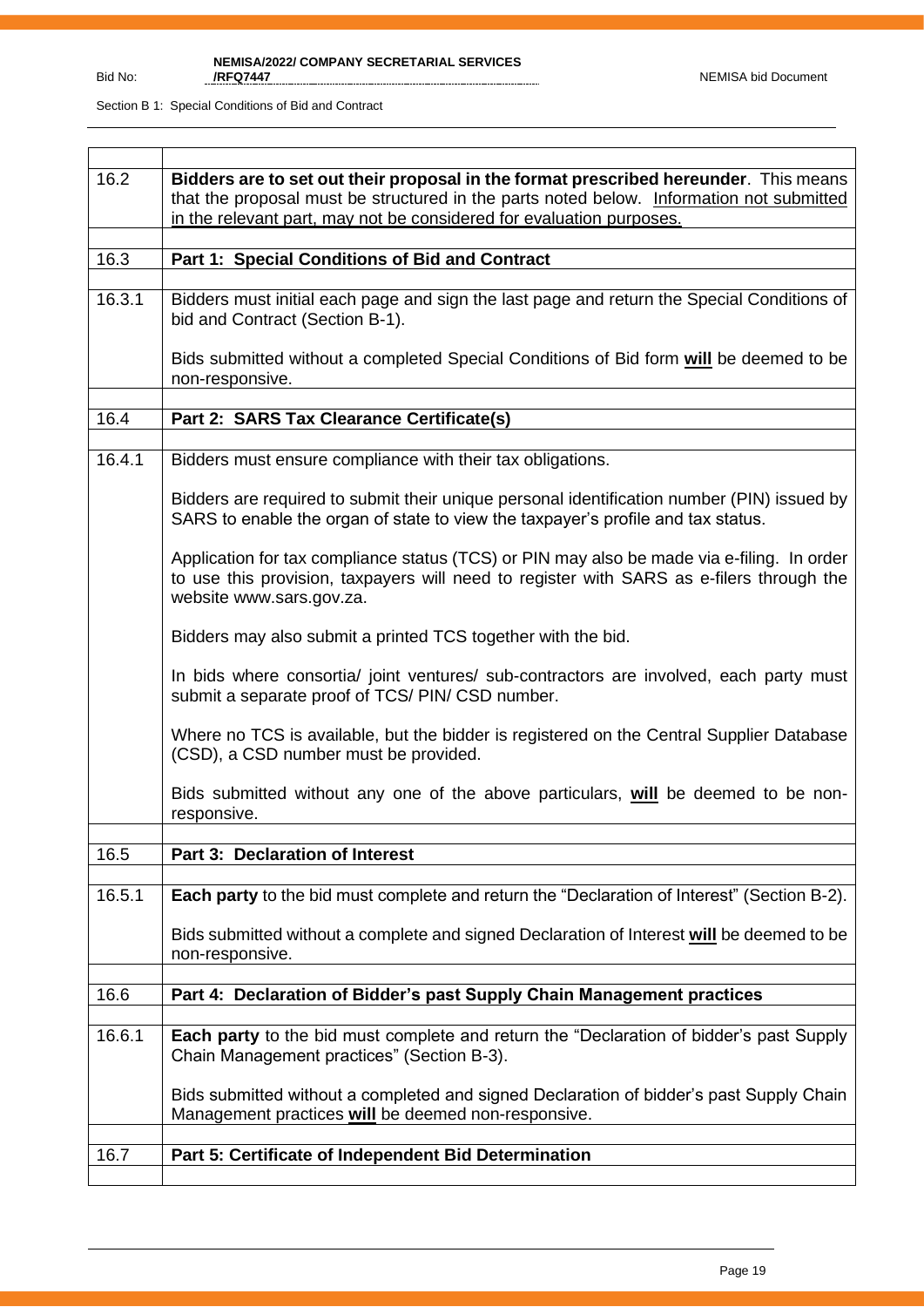| 16.7.1  | <b>Each party</b> to the bid must complete and sign the Certificate (Section B-4).                                                                                                                                                                                                                                                                                      |  |  |  |  |  |
|---------|-------------------------------------------------------------------------------------------------------------------------------------------------------------------------------------------------------------------------------------------------------------------------------------------------------------------------------------------------------------------------|--|--|--|--|--|
|         | Bids submitted without a completed and signed Certificate of Independent Bid<br>Determination will be deemed non-responsive.                                                                                                                                                                                                                                            |  |  |  |  |  |
|         |                                                                                                                                                                                                                                                                                                                                                                         |  |  |  |  |  |
| 16.8    | Part 6: Preference Points Claim Form in terms of the Preferential Procurement<br><b>Regulations 2017</b>                                                                                                                                                                                                                                                                |  |  |  |  |  |
| 16.8.1  |                                                                                                                                                                                                                                                                                                                                                                         |  |  |  |  |  |
|         | Bidders must complete, sign and return the full "Preference Points Claim Form" (Section<br>B-5) document.                                                                                                                                                                                                                                                               |  |  |  |  |  |
|         | In addition, a valid BEE certificate must be submitted.                                                                                                                                                                                                                                                                                                                 |  |  |  |  |  |
|         | Quotes submitted without a completed and signed Preference Points Claim Form and a<br>valid BEE certificate will be awarded zero points for preference.                                                                                                                                                                                                                 |  |  |  |  |  |
| 16.9    | Part 7: Invitation to Bid                                                                                                                                                                                                                                                                                                                                               |  |  |  |  |  |
|         |                                                                                                                                                                                                                                                                                                                                                                         |  |  |  |  |  |
| 16.9.1  | Bidders must complete, sign and return the full "Invitation to Bid" (Section B-6) document.                                                                                                                                                                                                                                                                             |  |  |  |  |  |
|         | Bids submitted without a completed and signed Invitation to Bid will be deemed to be<br>non-responsive.                                                                                                                                                                                                                                                                 |  |  |  |  |  |
|         |                                                                                                                                                                                                                                                                                                                                                                         |  |  |  |  |  |
| 16.10   | Part 8: Pricing Schedule                                                                                                                                                                                                                                                                                                                                                |  |  |  |  |  |
| 16.10.1 | Any budget amount that may be indicated in this document shall be deemed to be a guide<br>only and Bidders are expected to submit a costing that is fair and reasonable.                                                                                                                                                                                                |  |  |  |  |  |
| 16.10.2 | All costs related to this assignment are to be allowed for in the pricing schedule and in the<br>formats prescribed and must be returned as part of the submission (Section B-7).                                                                                                                                                                                       |  |  |  |  |  |
|         | Bids submitted without a price or with an incomplete price, will be deemed to be non-<br>responsive.                                                                                                                                                                                                                                                                    |  |  |  |  |  |
| 16.10.3 | A pricing schedule with one of the specified elements (fees and reimbursable costs)<br>omitted from the costing, may be considered non-responsive.                                                                                                                                                                                                                      |  |  |  |  |  |
| 16.10.4 | Fees:                                                                                                                                                                                                                                                                                                                                                                   |  |  |  |  |  |
|         |                                                                                                                                                                                                                                                                                                                                                                         |  |  |  |  |  |
|         | The budgeted days/ hours and applicable rates of all team members as per the pricing<br>□<br>schedule.                                                                                                                                                                                                                                                                  |  |  |  |  |  |
|         |                                                                                                                                                                                                                                                                                                                                                                         |  |  |  |  |  |
| 16.10.5 | Reimbursable costs                                                                                                                                                                                                                                                                                                                                                      |  |  |  |  |  |
|         | $\Box$ Travel                                                                                                                                                                                                                                                                                                                                                           |  |  |  |  |  |
|         | Only economy class flights are to be used.<br>Preferably Group A hire cars are to be used. In circumstances where good<br>٠<br>motivation exist, Group B hire cars may be used. The difference in cost between<br>Group B and more expensive options, will be borne by the service provider.<br>A rate per kilometre for the use of a personal vehicles must be quoted. |  |  |  |  |  |
|         | VAT: Value Added Tax must be included and shown separately.<br>$\Box$                                                                                                                                                                                                                                                                                                   |  |  |  |  |  |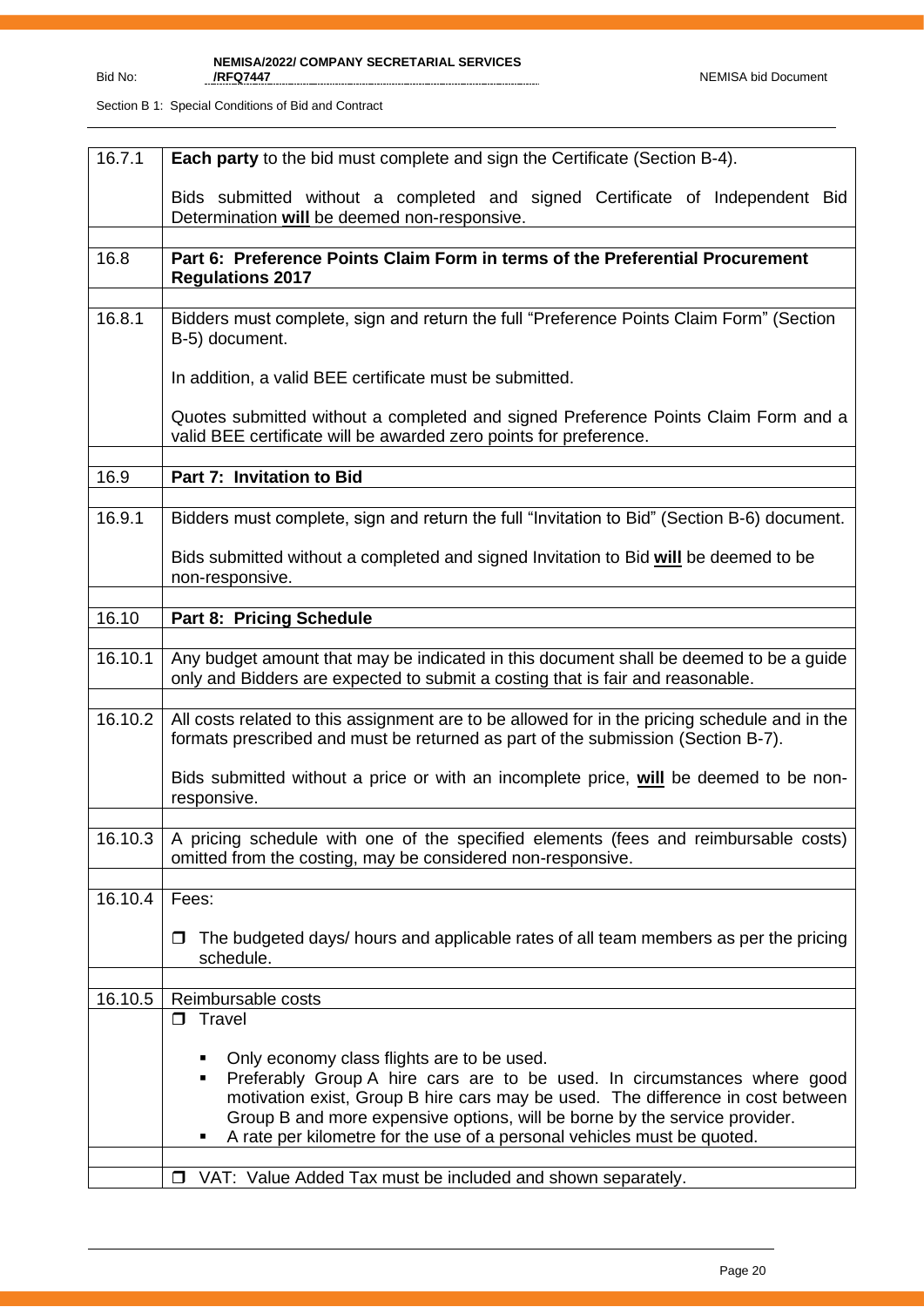| 16.11   | Part 9: Technical approach                                                                                                                                                                                                                                                                                                                                                                                                             |  |  |  |  |  |
|---------|----------------------------------------------------------------------------------------------------------------------------------------------------------------------------------------------------------------------------------------------------------------------------------------------------------------------------------------------------------------------------------------------------------------------------------------|--|--|--|--|--|
| 16.11.1 | Bidders must submit a description of the methodology and approach that will be used to<br>perform the work as set out in the Terms of Reference. This methodology and approach<br>must demonstrate the Bidder's understanding of the requirement and also of the<br>environment.                                                                                                                                                       |  |  |  |  |  |
| 16.11.2 | Bidders must, at least cover the under-mentioned in their technical approach and return<br>as part of their submission:                                                                                                                                                                                                                                                                                                                |  |  |  |  |  |
|         | $\Box$ Describe, in detail, exactly how they propose to carry out the activities to achieve the<br>outcomes identified in the terms of reference. They should identify any possible<br>problems that might hinder delivery and indicate how they will avoid or overcome<br>such problems.                                                                                                                                              |  |  |  |  |  |
|         | Describe how the work will be managed. Provide an organisation chart clearly<br>□<br>indicating:                                                                                                                                                                                                                                                                                                                                       |  |  |  |  |  |
|         | The lines of reporting and supervision within the Bidder's team.                                                                                                                                                                                                                                                                                                                                                                       |  |  |  |  |  |
|         | The lines of reporting between the Bidder and the NEMISA and other<br>stakeholders, if applicable.                                                                                                                                                                                                                                                                                                                                     |  |  |  |  |  |
|         | Identify the position(s) involved in the direct delivery of the service to be provided and<br>□<br>in the overall management of the work and name the people who will fill these<br>positions.                                                                                                                                                                                                                                         |  |  |  |  |  |
|         |                                                                                                                                                                                                                                                                                                                                                                                                                                        |  |  |  |  |  |
| 16.11.3 | Provide a project plan of activities. In addition to providing details of the estimated amount<br>of work days for each activity, Bidders are to supply a detailed timetable that identifies<br>when certain activities will be undertaken and over what period they will be spread. The<br>timing of activities, the time needed to complete them, and the order in which they will be<br>undertaken must be explained and justified. |  |  |  |  |  |
| 16.11.4 | Please note that Part 9 should be no longer than 20 single sided A4 pages in Arial 11 (font                                                                                                                                                                                                                                                                                                                                            |  |  |  |  |  |
|         | size).                                                                                                                                                                                                                                                                                                                                                                                                                                 |  |  |  |  |  |
| 16.12   | Part 10: Team details                                                                                                                                                                                                                                                                                                                                                                                                                  |  |  |  |  |  |
|         |                                                                                                                                                                                                                                                                                                                                                                                                                                        |  |  |  |  |  |
| 16.12.1 | In this part that must be returned as part of the submission, Bidders must provide details<br>of the team named in the previous part.                                                                                                                                                                                                                                                                                                  |  |  |  |  |  |
| 16.12.2 | For each team member there must be:                                                                                                                                                                                                                                                                                                                                                                                                    |  |  |  |  |  |
|         | $\Box$ A complete curriculum vitae confirming suitability for the position. A format is provided<br>as a guideline only for the compilation of the CVs.                                                                                                                                                                                                                                                                                |  |  |  |  |  |
| 16.13   | Part 11: Experience in this field                                                                                                                                                                                                                                                                                                                                                                                                      |  |  |  |  |  |
|         |                                                                                                                                                                                                                                                                                                                                                                                                                                        |  |  |  |  |  |
| 16.13.1 | Bidders should provide in this part, and return as part the submission, at least the following<br>information.                                                                                                                                                                                                                                                                                                                         |  |  |  |  |  |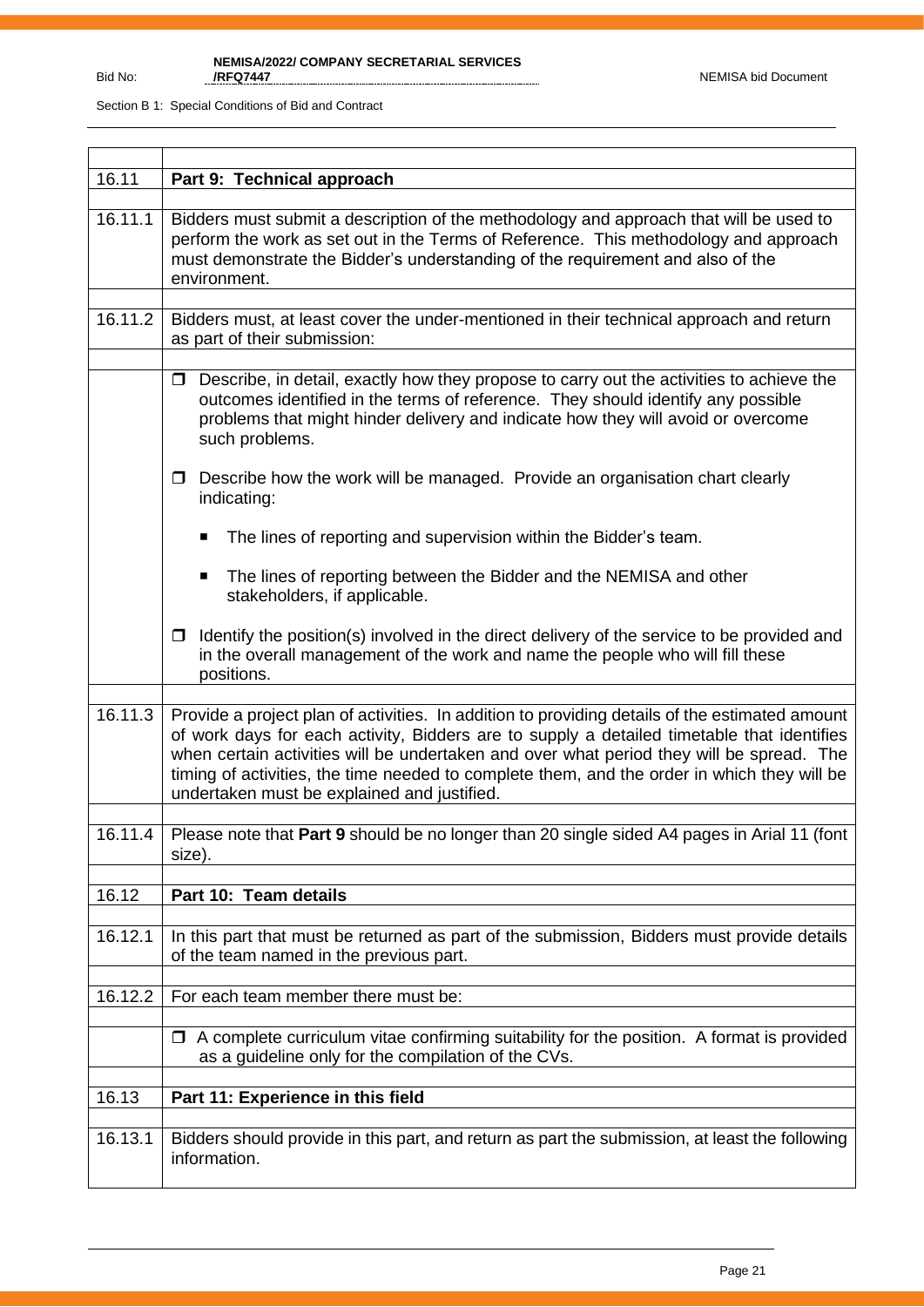**NEMISA/2022/ COMPANY SECRETARIAL SERVICES /RFQ7447** NEMISA bid Document

Section B 1: Special Conditions of Bid and Contract

|         | Details of contracts for similar work within the last 5 years.                                                                                       |
|---------|------------------------------------------------------------------------------------------------------------------------------------------------------|
|         | Contact details of a maximum of 3 organisations for which work was done.<br>□                                                                        |
|         |                                                                                                                                                      |
| 16.14   | Part 12: Registration on the CSD                                                                                                                     |
|         |                                                                                                                                                      |
| 16.14.1 | In this part, bidders must submit proof of their registration, or proof that they have applied<br>for registration on the Central Supplier Database. |
|         | Bids submitted without the required proof, will be deemed to be non-responsive.                                                                      |
|         |                                                                                                                                                      |

I/we herewith accept all the above-mentioned special conditions of the bid. If I/we do consider a deviation therefrom, I have noted those as per the instruction in paragraph 1 (General) above.

Name of Bidder:

Signature of Bidder:

Date: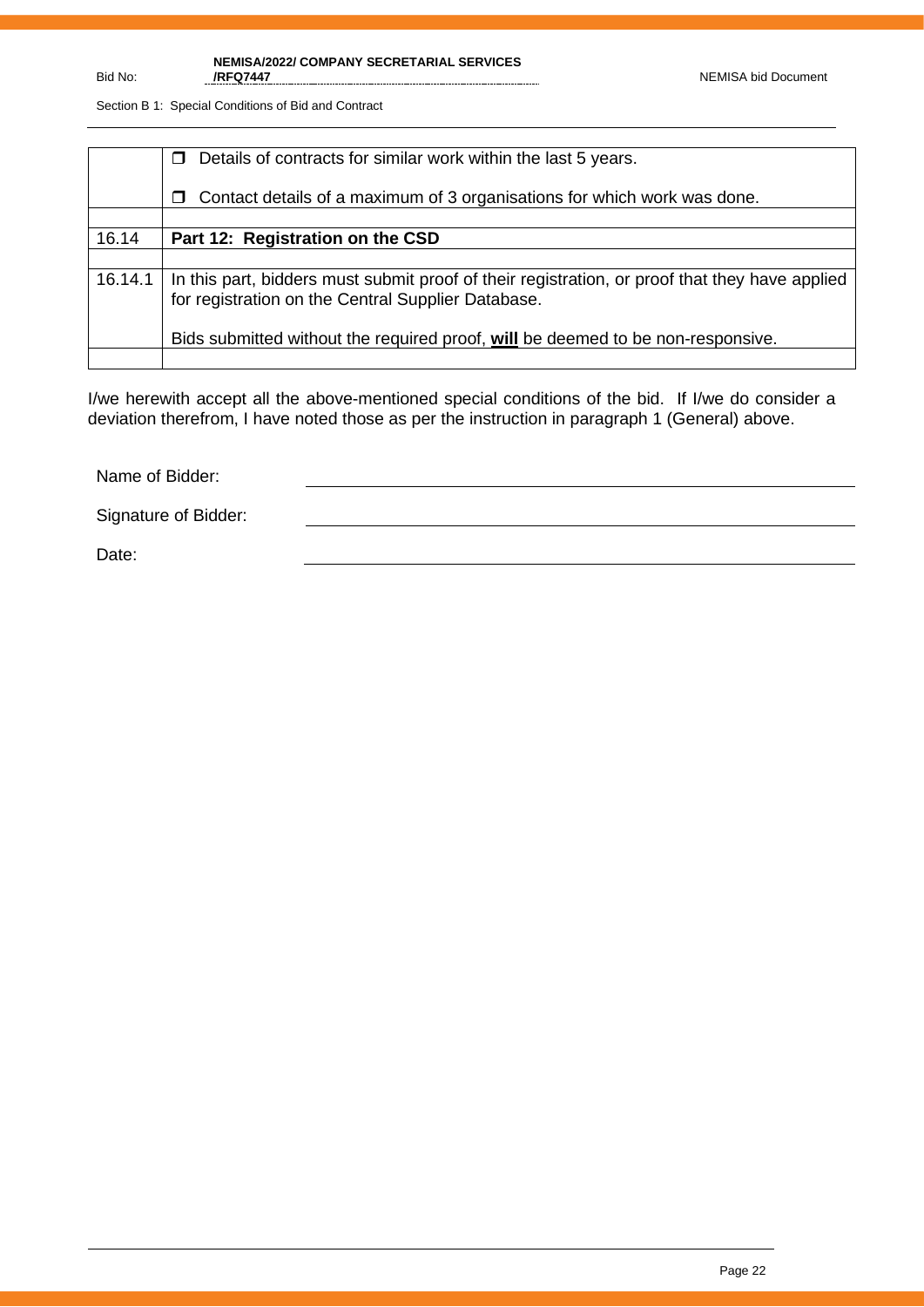Bid No:

Section B 2: Declaration of Interest

## **DECLARATION OF INTEREST Return as Part 3**

- 1. Any legal person, including persons employed by the State<sup>2</sup>, or persons having a kinship with persons employed by the State, including a blood relationship, may make an offer or offers in terms of this invitation to bid (includes a price bid, advertised competitive bid, limited bid or proposal). In view of possible allegations of favouritism, should the resulting bid, or part thereof, be awarded to persons employed by the State, or to persons connected with or related to them, it is required that the bidder or his/her authorised representative declare his/her position in relation to the evaluating/ adjudicating authority where –
- 1.1. The bidder is employed by the State; and/or
- 1.2. The bidder is a Management Board member of NEMISA and/or
- 1.3. The legal person on whose behalf the bidding document is signed, has a relationship with persons/a person who are/is involved in the evaluation and or adjudication of the bid(s), or where it is known that such a relationship exists between the person or persons for or on whose behalf the declarant acts and persons who are involved with the evaluation and or adjudication of the bid.
- 2. In order to give effect to the above, the following questionnaire must be completed and submitted with the bid.

| 2.1.   | Full Name of bidder or his or her<br>representative:                                                                                                                                                            |
|--------|-----------------------------------------------------------------------------------------------------------------------------------------------------------------------------------------------------------------|
| 2.2.   | <b>Identity Number:</b>                                                                                                                                                                                         |
| 2.3.   | Position occupied in the Company<br>(director, trustee, shareholder,<br>$etc3$ :                                                                                                                                |
| 2.4.   | <b>Company Registration Number:</b>                                                                                                                                                                             |
| 2.5.   | Tax Reference Number:                                                                                                                                                                                           |
| 2.6.   | <b>VAT Registration Number:</b>                                                                                                                                                                                 |
| 2.6.1. | The names of all directors/ trustees/ shareholders/ members, their individual identity numbers,<br>tax reference numbers and, if applicable, employee/ persal numbers must be indicated in<br>paragraph 3 below |
| 2.7.   | Are you or any person connected with the bidder presently employed by the<br>YES / NO<br>State?                                                                                                                 |
| 2.7.1. | If so, furnish the following particulars                                                                                                                                                                        |
|        | Name of person/ director/<br>$\Box$<br>trustee/shareholder/member:<br>Name of State institution at<br>$\Box$<br>which you or the person<br>connected to the bidder is                                           |
|        | employed:<br>Position occupied in the State<br>$\Box$<br>institution:                                                                                                                                           |

- (b) Any municipality or municipal entity;
- (c) Provincial legislature;
- (d) National Assembly or the National Council of Provinces;
- (e) Parliament.

<sup>2</sup> "State" means

<sup>(</sup>a) Any national or provincial department, national or provincial public entity or constitutional institution within the meaning of the Public Finance Management Act, 1999 (Act No 1 of 1999);

 $^3$  "Shareholder" means a person who owns shares in the company and is actively involved in the management of the enterprise or business and exercises control over the enterprise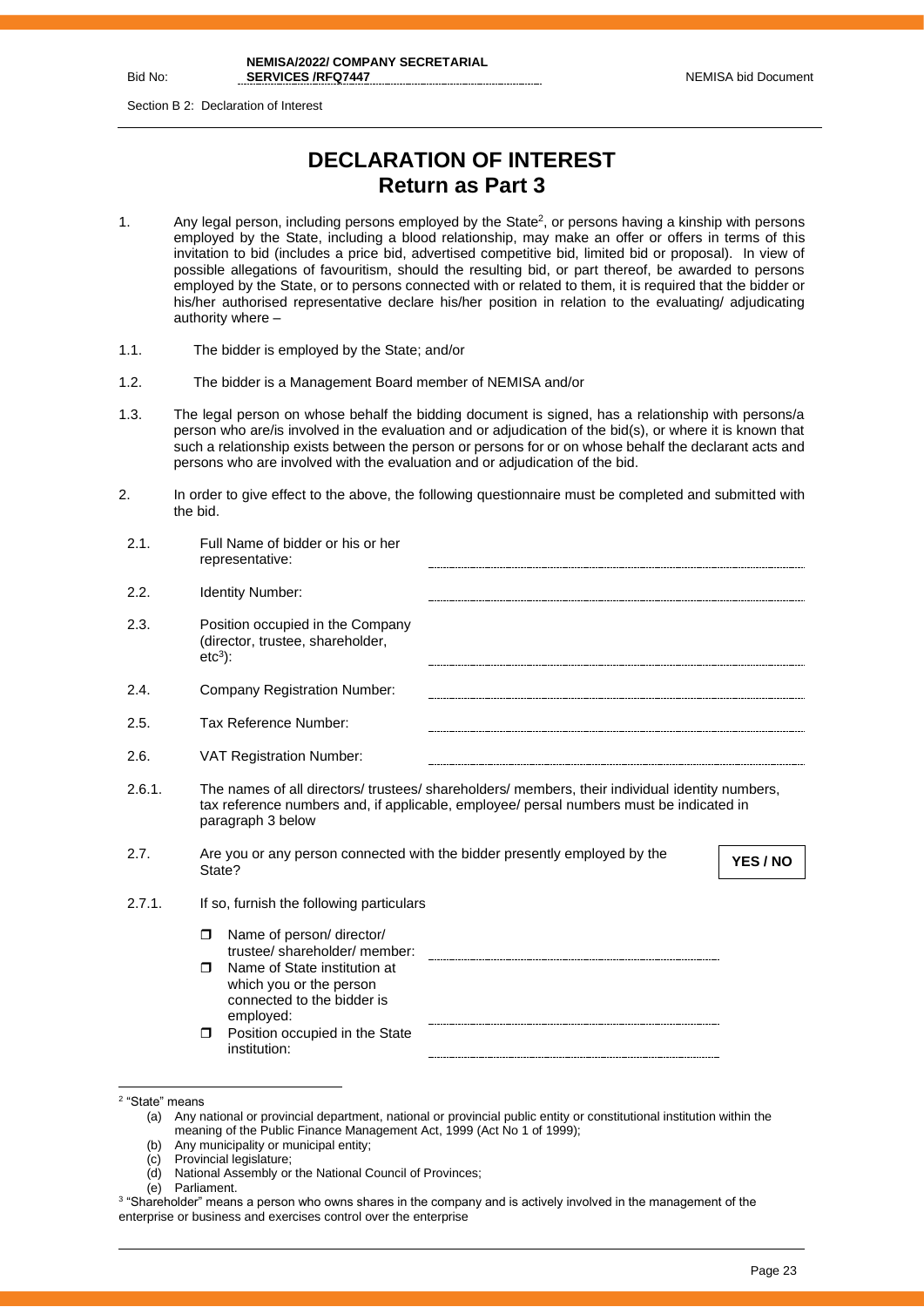| Bid No:  | <b>NEMISA/2022/ COMPANY SECRETARIAL</b><br><b>SERVICES /RFQ7447</b>                                                                                                                                                   | <b>NEMISA bid Document</b> |
|----------|-----------------------------------------------------------------------------------------------------------------------------------------------------------------------------------------------------------------------|----------------------------|
|          | Section B 2: Declaration of Interest                                                                                                                                                                                  |                            |
|          | Any other particulars:                                                                                                                                                                                                |                            |
| 2.7.2.   | If you are presently employed by the state, did you obtain the appropriate authority                                                                                                                                  |                            |
|          | to undertake remunerative work outside employment in the public sector?                                                                                                                                               | YES / NO                   |
| 2.7.2.1. | If yes, did you attach proof of such authority to the bid document?                                                                                                                                                   | <b>YES / NO</b>            |
|          | (Note: Failure to submit proof of such authority, where applicable, may result in<br>the disqualification of the bid.)                                                                                                |                            |
| 2.7.3.   | If no, furnish reasons for non-submission of such proof:                                                                                                                                                              |                            |
|          |                                                                                                                                                                                                                       |                            |
| 2.8.     | Did you or your spouse, or any of the company's directors/shareholders/members<br>or their spouses conduct business with the State in the previous twelve (12)<br>months?                                             | <b>YES / NO</b>            |
| 2.8.1.   | If so, furnish the following particulars.                                                                                                                                                                             |                            |
| 2.9.     | Do you, or any person connected with the bidder, have any relationship (family,<br>friend, other) with a person employed by the State and who may be involved with<br>the evaluation and or adjudication of this bid? | YES / NO                   |
| 2.9.1.   | If so, furnish the following particulars.                                                                                                                                                                             |                            |
| 2.10.    | Are you, or any person connected with the bidder, aware of any relationship                                                                                                                                           |                            |
|          | (family, friend, other) between the bidder and any person employed by the State<br>who may be involved with the evaluation and or adjudication of this bid?                                                           | <b>YES / NO</b>            |
| 2.10.1.  | If so, furnish the following particulars.                                                                                                                                                                             |                            |
|          |                                                                                                                                                                                                                       |                            |
| 2.11.    | Do you or any of the directors/shareholders/members of the company have any<br>interest in any other related companies whether or not they are bidding for this<br>contract?                                          | YES / NO                   |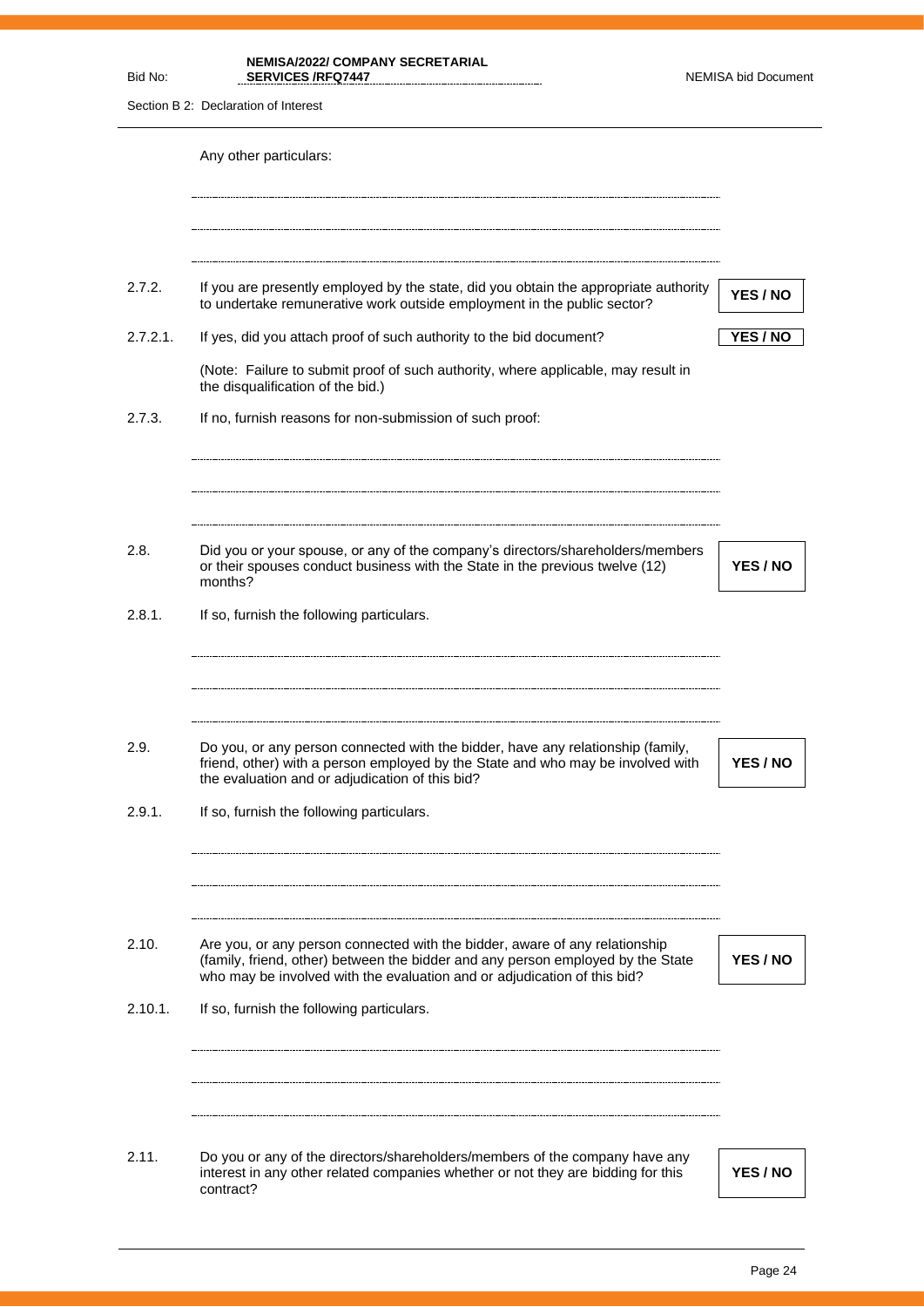Page 25

| <b>NEMISA/2022/ COMPANY SECRETARIAL</b> |                     |
|-----------------------------------------|---------------------|
| <b>SERVICES/RFQ7447</b>                 | NEMISA bid Document |

Section B 2: Declaration of Interest

Bid No:

2.11.1. If so, furnish the following particulars.

3. Full details of directors/ trustees/ members/ shareholders.

| Full Name | <b>Identity Number</b> | Personal Tax<br>Reference No | State Employee<br>Number/ Persal<br>Number |
|-----------|------------------------|------------------------------|--------------------------------------------|
|           |                        |                              |                                            |
|           |                        |                              |                                            |
|           |                        |                              |                                            |
|           |                        |                              |                                            |
|           |                        |                              |                                            |
|           |                        |                              |                                            |
|           |                        |                              |                                            |
|           |                        |                              |                                            |
|           |                        |                              |                                            |
|           |                        |                              |                                            |

#### **DECLARATION**

........................

I, THE UNDERSIGNED (NAME)

CERTIFY THAT THE INFORMATION FURNISHED IN PARAGRAPHS 2 AND 3 ABOVE IS CORRECT. I ACCEPT THAT THE STATE MAY REJECT THE BID OR ACT AGAINST ME IN TERMS OF PARAGRAPH 23 OF THE GENERAL CONDITIONS OF CONTRACT SHOULD THIS DECLARATION PROVE TO BE FALSE.

<u>Signature</u> Date **Construction Construction** Date **Construction** Date **Construction** Date

Exames a measurement of the state of bidder and the position of bidder  $\blacksquare$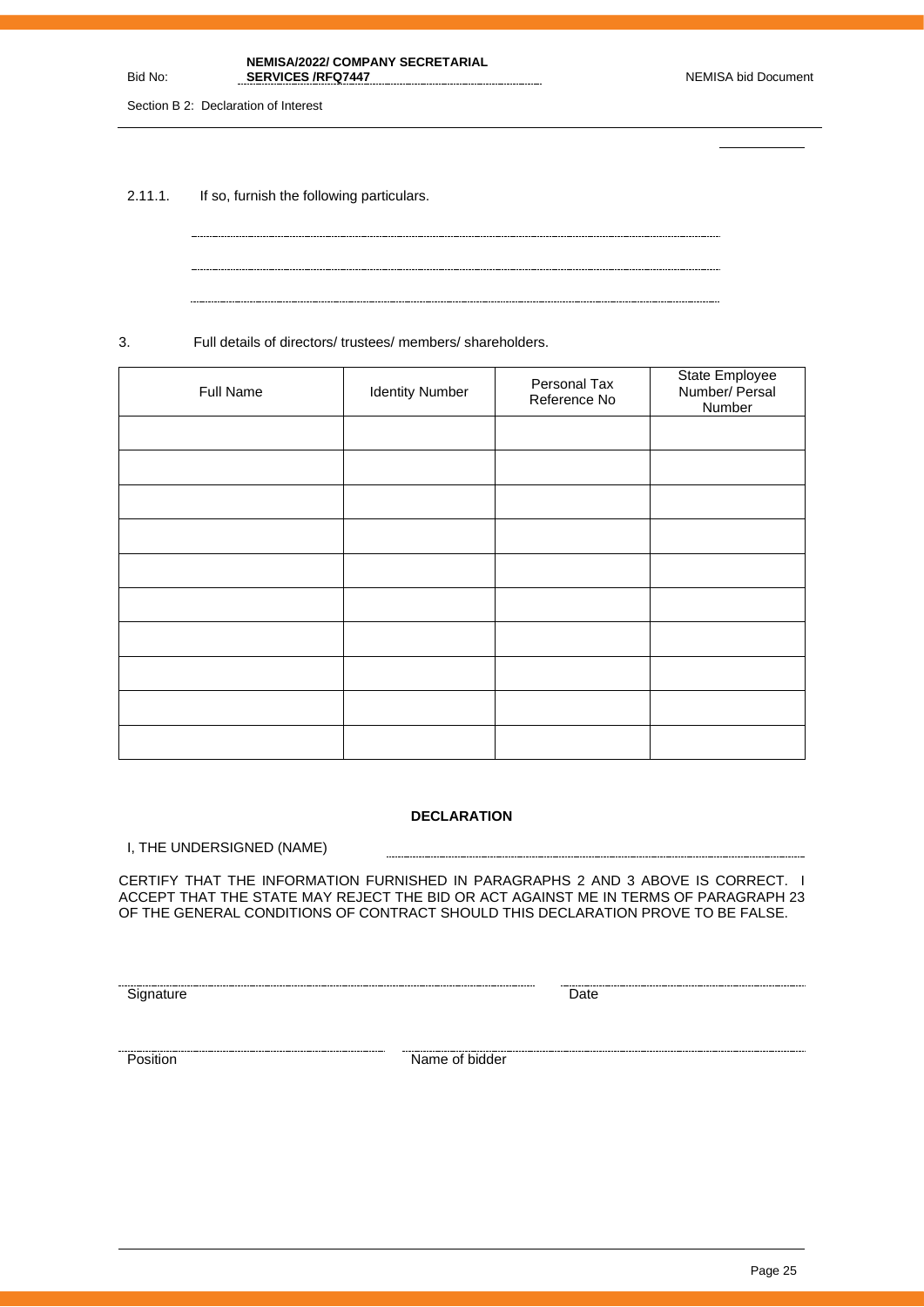Section B 3: Declaration of bidder's past SCM practices

## **DECLARATION OF BIDDER'S PAST SUPPLY CHAIN MANAGEMENT PRACTICES Return as Part 4**

1 This declaration will be used by institutions to ensure that when goods and services are being procured, all reasonable steps are taken to combat the abuse of the supply chain management system.

2 The bid of any bidder may be disregarded if that bidder, or any of its directors have:

- a. abused the NEMISA's supply chain management system;
- b. committed fraud or any other improper conduct in relation to such system; or
- c. failed to perform on any previous contract.
- 3 In order to give effect to the above, the following questionnaire must be completed and submitted with the bid.

| <b>Item</b> | Question                                                                                                                                                                                                                                              | <b>Yes</b>    | <b>No</b>           |  |
|-------------|-------------------------------------------------------------------------------------------------------------------------------------------------------------------------------------------------------------------------------------------------------|---------------|---------------------|--|
| 3.1         | Is the bidder or any of its directors listed on the National Treasury's database of<br>Restricted Suppliers as companies or persons prohibited from doing business with the<br>public sector?                                                         | Yes<br>$\Box$ | <b>No</b><br>$\Box$ |  |
|             | (Companies or persons who are listed on this database were informed in writing<br>of this restriction by the Accounting Officer/ authority of the institution that<br>imposed the restriction after the <i>audi alteram partem</i> rule was applied). |               |                     |  |
|             | The database of Restricted Suppliers now resides on the National Treasury's<br>website (www.reatury.gov.za) and can be accessed by clicking on its link at the<br>bottom of the homepage.                                                             |               |                     |  |
| 3.1.1       | If so, furnish particulars:                                                                                                                                                                                                                           |               |                     |  |
| 3.2         | Is the bidder or any of its directors listed on the Register for Tender Defaulters in terms<br>of section 29 of the Prevention and Combating of Corrupt Activities Act (No 12 of 2004)?                                                               | Yes<br>п      | <b>No</b><br>$\Box$ |  |
|             | The Register for Tender Defaulters can be accessed on the National Treasury's<br>website, (www.treasury.gov.za) by clicking on its link at the bottom of the<br>homepage.                                                                             |               |                     |  |
| 3.2.1       | If so, furnish particulars:                                                                                                                                                                                                                           |               |                     |  |
| 3.3         | Was the bidder or any of its directors convicted by a court of law (including a court outside<br>of the Republic of South Africa) for fraud or corruption during the past five years?                                                                 | Yes<br>п      | No<br>П             |  |
| 3.3.1       | If so, furnish particulars:                                                                                                                                                                                                                           |               |                     |  |
| 3.4         | Was any contract between the bidder and any organ of state terminated during the past<br>five years on account of failure to perform on or comply with the contract?                                                                                  | Yes<br>П      | <b>No</b><br>$\Box$ |  |
| 3.4.1       | If so, furnish particulars:                                                                                                                                                                                                                           |               |                     |  |

#### **CERTIFICATION**

I, THE UNDERSIGNED (FULL NAME) …………………………………………………………………………………………. CERTIFY THAT THE INFORMATION FURNISHED ON THIS DECLARATION FORM IS TRUE AND CORRECT.

I ACCEPT THAT, IN ADDITION TO CANCELLATION OF A CONTRACT, ACTION MAY BE TAKEN AGAINST ME SHOULD THIS DECLARATION PROVE TO BE FALSE.

<u>Signature Date</u>

<u>Position</u> Name of Bidder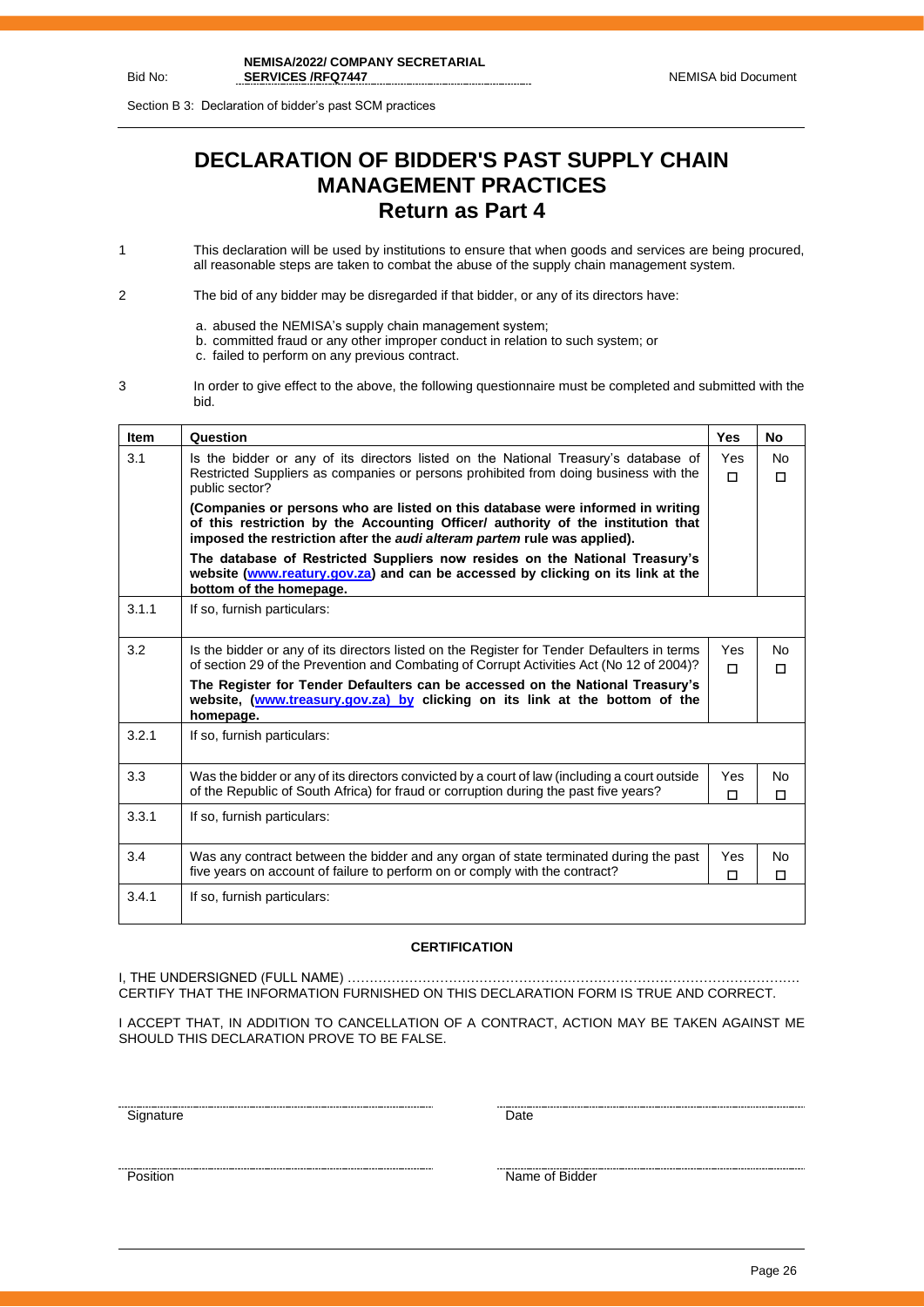Section B 4: Certificate of Independent Bid Determination

## **CERTIFICATE OF INDEPENDENT BID DETERMINATION Return as Part 5**

I, the undersigned, in submitting the accompanying bid:

NEMISA/2022/ COMPANY SECRETARIAL SERVICES /RFQ7447 - PROVISION FOR COMPANY SECRETARIAL SERVICES

(Bid Number and Description)

in response to the invitation for the bid made by:

**NEMISA** (Name of Institution)

do hereby make the following statements that I certify to be true and complete in every respect:

I certify, on behalf of: the state of the state of the state of the state of the state of the state of the stat

(Name of Bidder)

- 1. I have read and I understand the contents of this Certificate;
- 2. I understand that the accompanying bid will be disqualified if this Certificate is found not to be true and complete in every respect;
- 3. I am authorized by the bidder to sign this Certificate, and to submit the accompanying bid, on behalf of the bidder;
- 4. Each person whose signature appears on the accompanying bid has been authorized by the bidder to determine the terms of, and to sign the bid, on behalf of the bidder;
- 5. For the purposes of this Certificate and the accompanying bid, I understand that the word "competitor" shall include any individual or organization, other than the bidder, whether or not affiliated with the bidder, who:
	- $\Box$  has been requested to submit a bid in response to this bid invitation:
	- $\Box$  could potentially submit a bid in response to this bid invitation, based on their qualifications, abilities or experience; and
	- $\Box$  provides the same goods and services as the bidder and/or is in the same line of business as the bidder
- 6. The bidder has arrived at the accompanying bid independently from, and without consultation, communication, agreement or arrangement with any competitor. However communication between partners in a joint venture or consortium<sup>4</sup> will not be construed as collusive bidding.
- 7. In particular, without limiting the generality of paragraphs 6 above, there has been no consultation, communication, agreement or arrangement with any competitor regarding:

<sup>4</sup> Joint venture or Consortium means an association of persons for the purpose of combining their expertise, property, capital, efforts, skill and knowledge in an activity for the execution of a contract.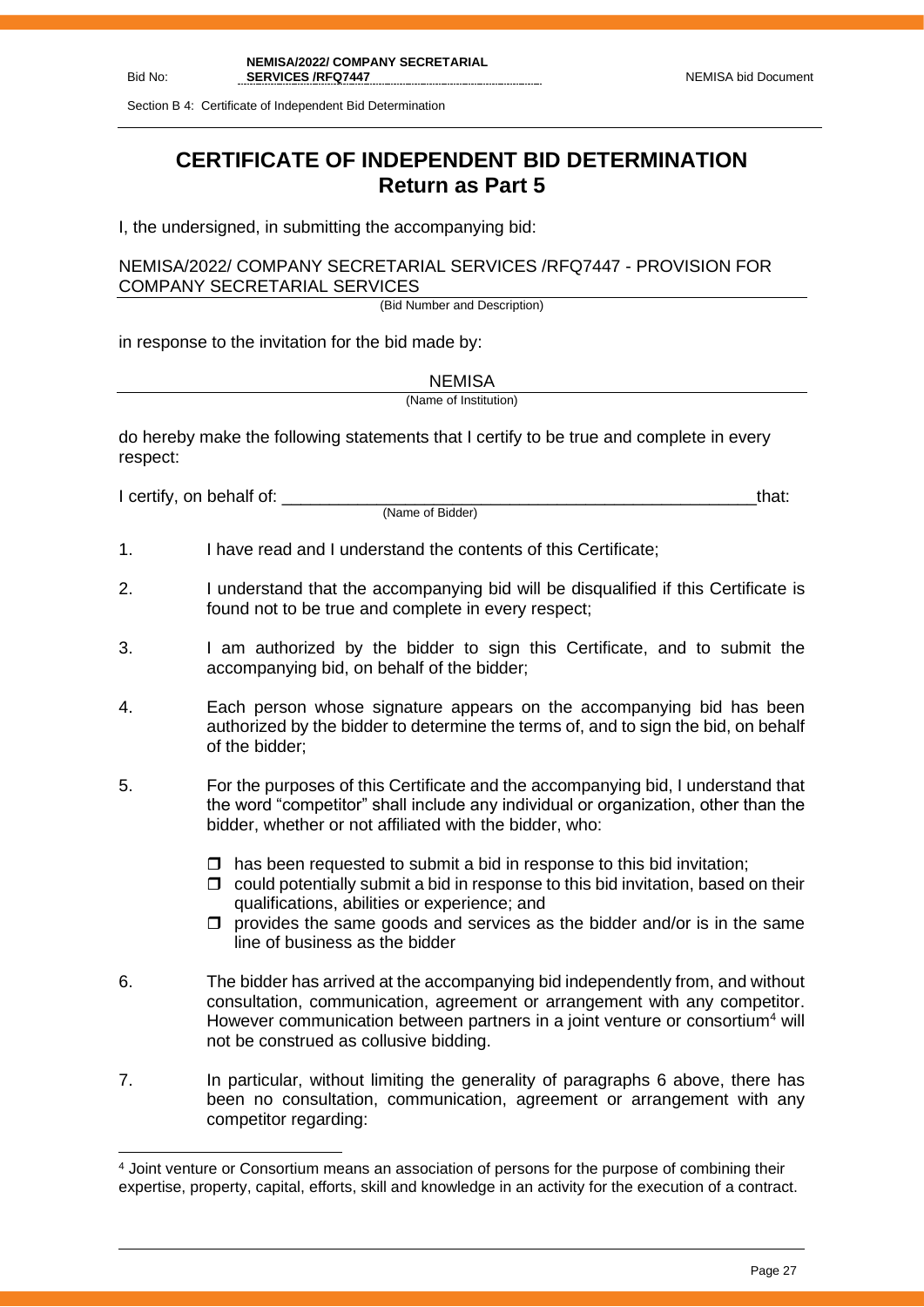Section B 4: Certificate of Independent Bid Determination

- $\Box$  prices;
- $\square$  geographical area where product or service will be rendered (market allocation)
- $\Box$  methods, factors or formulas used to calculate prices;
- $\Box$  the intention or decision to submit or not to submit, a bid;
- $\Box$  the submission of a bid which does not meet the specifications and conditions of the bid; or
- $\Box$  bidding with the intention not to win the bid.
- 8. In addition, there have been no consultations, communications, agreements or arrangements with any competitor regarding the quality, quantity, specifications and conditions or delivery particulars of the products or services to which this bid invitation relates.
- 9. The terms of the accompanying bid have not been, and will not be, disclosed by the bidder, directly or indirectly, to any competitor, prior to the date and time of the official bid opening or of the awarding of the contract.
- 10. I am aware that, in addition and without prejudice to any other remedy provided to combat any restrictive practices related to bids and contracts, bids that are suspicious will be reported to the Competition Commission for investigation and possible imposition of administrative penalties in terms of section 59 of the Competition Act No 89 of 1998 and or may be reported to the National Prosecuting Authority (NPA) for criminal investigation and or may be restricted from conducting business with the public sector for a period not exceeding ten (10) years in terms of the Prevention and Combating of Corrupt Activities Act No 12 of 2004 or any other applicable legislation.

………………………………………………… ………………………………… Signature Date Date

Position **Name of Bidder** 

 $\mathcal{L}^{\text{max}}$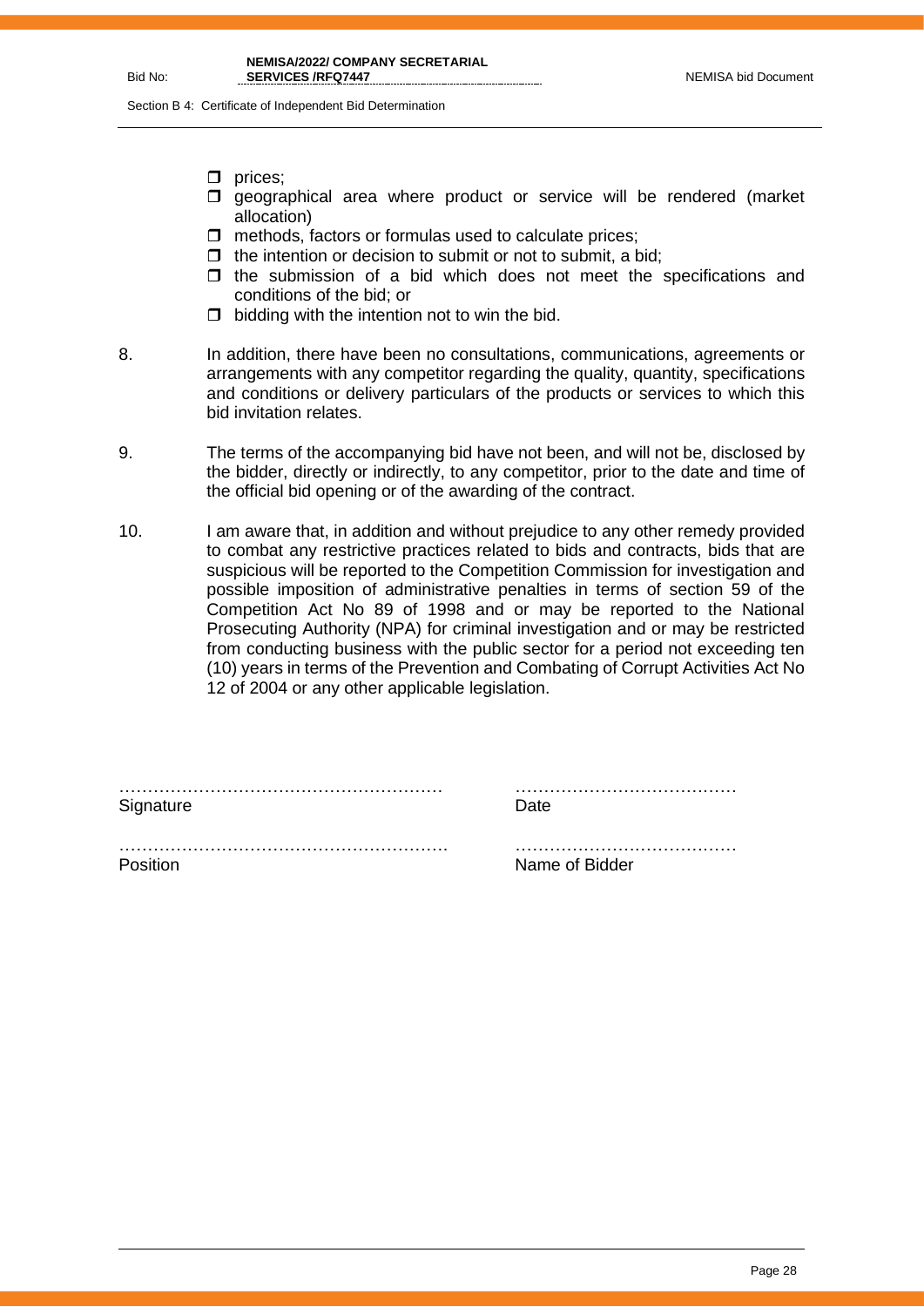Section B 5: Preference Points Claim Form ito the Preferential Procurement Regulations 2011

## **PREFERENCE POINTS CLAIM FORM IN TERMS OF THE PREFERENTIAL PROCUREMENT REGULATIONS 2017**

## **Return as Part 6**

### **NB: BEFORE COMPLETING THIS FORM, BIDDERS MUST STUDY THE GENERAL CONDITIONS, DEFINITIONS AND DIRECTIVES APPLICABLE IN RESPECT OF B-BBEE, AS PRESCRIBED IN THE PREFERENTIAL PROCUREMENT REGULATIONS, 2017.**

## **1. GENERAL CONDITIONS**

- 1.1 The following preference point systems are applicable to all bids:
	- the 80/20 system for requirements with a Rand value of up to R50 000 000 (all applicable taxes included); and
	- the 90/10 system for requirements with a Rand value above R50 000 000 (all applicable taxes included).
- 1.2 The value of this bid is estimated to not exceed R50 000 000 (all applicable taxes included) and therefore the 80/20 preference point system shall be applicable;
- 1.3 Points for this bid shall be awarded for:
	- (a) Price; and
	- (b) B-BBEE Status Level of Contributor.
- 1.4 The maximum points for this bid are allocated as follows:

|                                                   | <b>POINTS</b> |
|---------------------------------------------------|---------------|
| <b>PRICE</b>                                      | 80            |
| <b>B-BBEE Status Level of Contributor</b>         | 20            |
| Total points for Price and B-BBEE must not exceed | 100           |

- 1.5 Failure on the part of a bidder to submit proof of B-BBEE Status level of contributor together with the bid, will be interpreted to mean that preference points for B-BBEE status level of contribution are not claimed.
- 1.6 The purchaser reserves the right to require of a bidder, either before a bid is adjudicated or at any time subsequently, to substantiate any claim in regard to preferences, in any manner required by the purchaser.

## **2. DEFINITIONS**

- (a) **"B-BBEE"** means broad-based black economic empowerment as defined in section 1 of the Broad-Based Black Economic Empowerment Act;
- (b) "**B-BBEE status level of contributor"** means the B-BBEE status of an entity in terms of a code of good practice on black economic empowerment, issued in terms of section 9(1) of the Broad-Based Black Economic Empowerment Act;
- (c) **"bid"** means a written offer in a prescribed or stipulated form in response to an invitation by an organ of state for the provision of goods or services, through price quotations, advertised competitive bidding processes or proposals;
- (d) **"Broad-Based Black Economic Empowerment Act"** means the Broad-Based Black Economic Empowerment Act, 2003 (Act No. 53 of 2003);
- (e) **"EME"** means an Exempted Micro Enterprise in terms of a code of good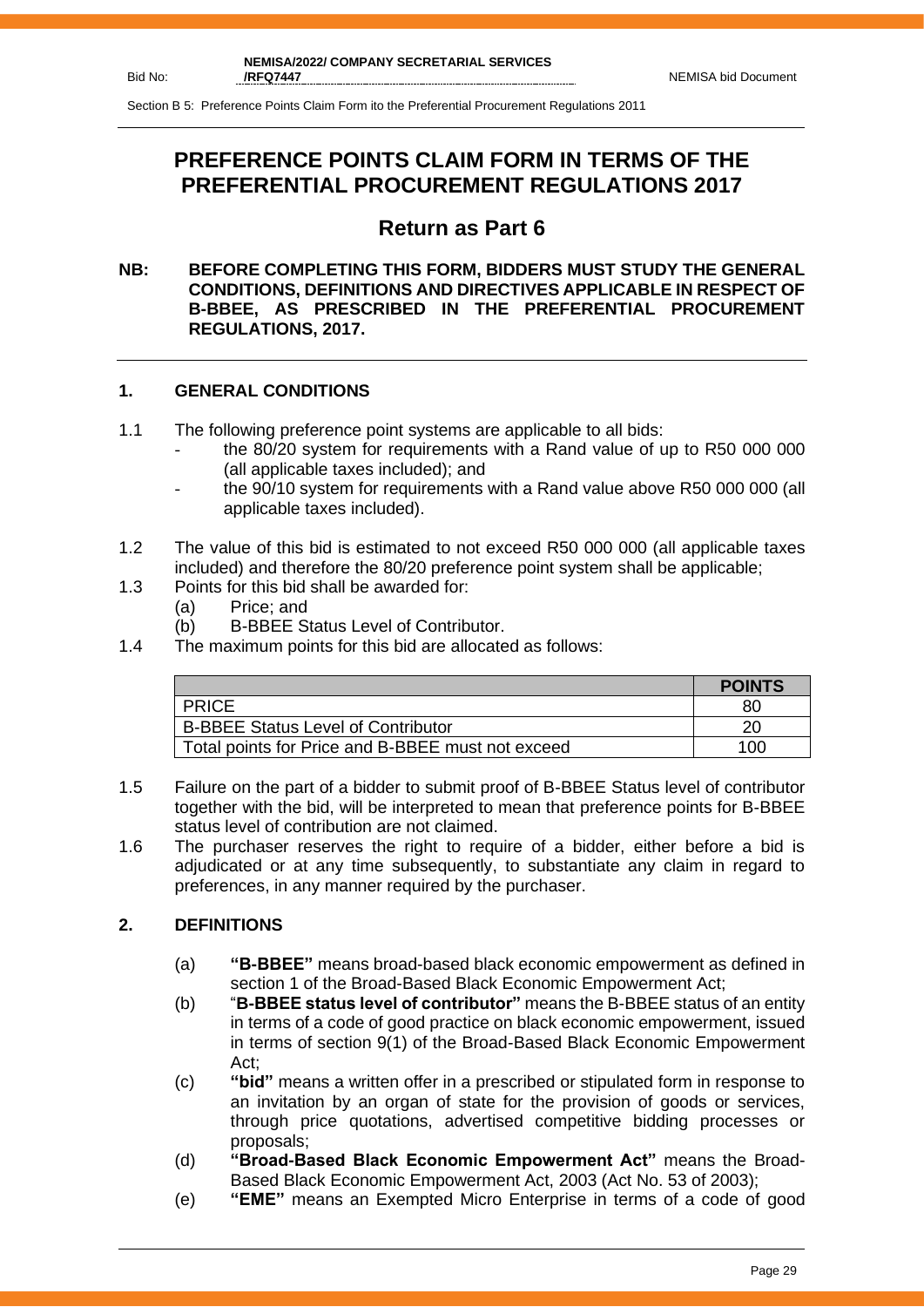I

Section B 5: Preference Points Claim Form ito the Preferential Procurement Regulations 2011

practice on black economic empowerment issued in terms of section 9 (1) of the Broad-Based Black Economic Empowerment Act;

- (f) **"functionality"** means the ability of a tenderer to provide goods or services in accordance with specifications as set out in the tender documents.
- (g) **"prices"** includes all applicable taxes less all unconditional discounts;
- (h) **"proof of B-BBEE status level of contributor"** means:
	- 1) B-BBEE Status level certificate issued by an authorized body or person;
	- 2) A sworn affidavit as prescribed by the B-BBEE Codes of Good Practice;
	- 3) Any other requirement prescribed in terms of the B-BBEE Act;
- (i) **"QSE"** means a qualifying small business enterprise in terms of a code of good practice on black economic empowerment issued in terms of section 9 (1) of the Broad-Based Black Economic Empowerment Act;
- *(j)* **"rand value"** means the total estimated value of a contract in Rand, calculated at the time of bid invitation, and includes all applicable taxes;

## **3. POINTS AWARDED FOR PRICE**

## **3.1 THE 80/20 OR 90/10 PREFERENCE POINT SYSTEMS**

A maximum of 80 or 90 points is allocated for price on the following basis:

**80/20 or 90/10** I J  $\left(1-\frac{Pt-P\min}{\sigma}\right)$ l  $=80\left(1-\frac{Pt-P}{P}\right)$  $80 \left(1 - \frac{Pt - P \min}{\sigma}\right)$ *P*  $P_s = 80 \left( 1 - \frac{Pt - P}{F} \right)$ or  $\bigg)$  $\left(1-\frac{Pt-P\min}{1-\frac{F}{2}}\right)$ l  $= 90\left(1 - \frac{Pt - P \ln P}{P \ln P}\right)$ 90  $1 - \frac{Pt - P \min}{\sum_{i=1}^{n} P \min_{i} P \min_{i} P \min_{i} P \min_{i} P \min_{i} P \min_{i} P \min_{i} P \min_{i} P \min_{i} P \min_{i} P \min_{i} P \min_{i} P \min_{i} P \min_{i} P \min_{i} P \min_{i} P \min_{i} P \min_{i} P \min_{i} P \min_{i} P \min_{i} P \min_{i} P \min_{i} P \min_{i} P \min_{i} P \min_{i} P \min_{i} P \min_{i} P \min_{i} P \min_{i} P \min_{i} P \min_{i} P \min_{$ *P*  $P_s = 90 \left( 1 - \frac{Pt - P}{F} \right)$ **Where** 

Ps = Points scored for price of bid under consideration  $Pt =$  Price of bid under consideration Pmin = Price of lowest acceptable bid

## **4. POINTS AWARDED FOR B-BBEE STATUS LEVEL OF CONTRIBUTOR**

4.1 In terms of Regulation 6 (2) and 7 (2) of the Preferential Procurement Regulations, preference points must be awarded to a bidder for attaining the B-BBEE status level of contribution in accordance with the table below:

| <b>B-BBEE Status Level of</b><br><b>Contributor</b> | <b>Number of points</b><br>(90/10 system) | <b>Number of points</b><br>(80/20 system) |
|-----------------------------------------------------|-------------------------------------------|-------------------------------------------|
|                                                     | 10                                        | 20                                        |
|                                                     | 9                                         | 18                                        |
|                                                     | 6                                         | 14                                        |
|                                                     | 5                                         | 12                                        |
| 5                                                   |                                           |                                           |
|                                                     |                                           |                                           |
|                                                     | っ                                         |                                           |
|                                                     |                                           |                                           |
| Non-compliant contributor                           |                                           |                                           |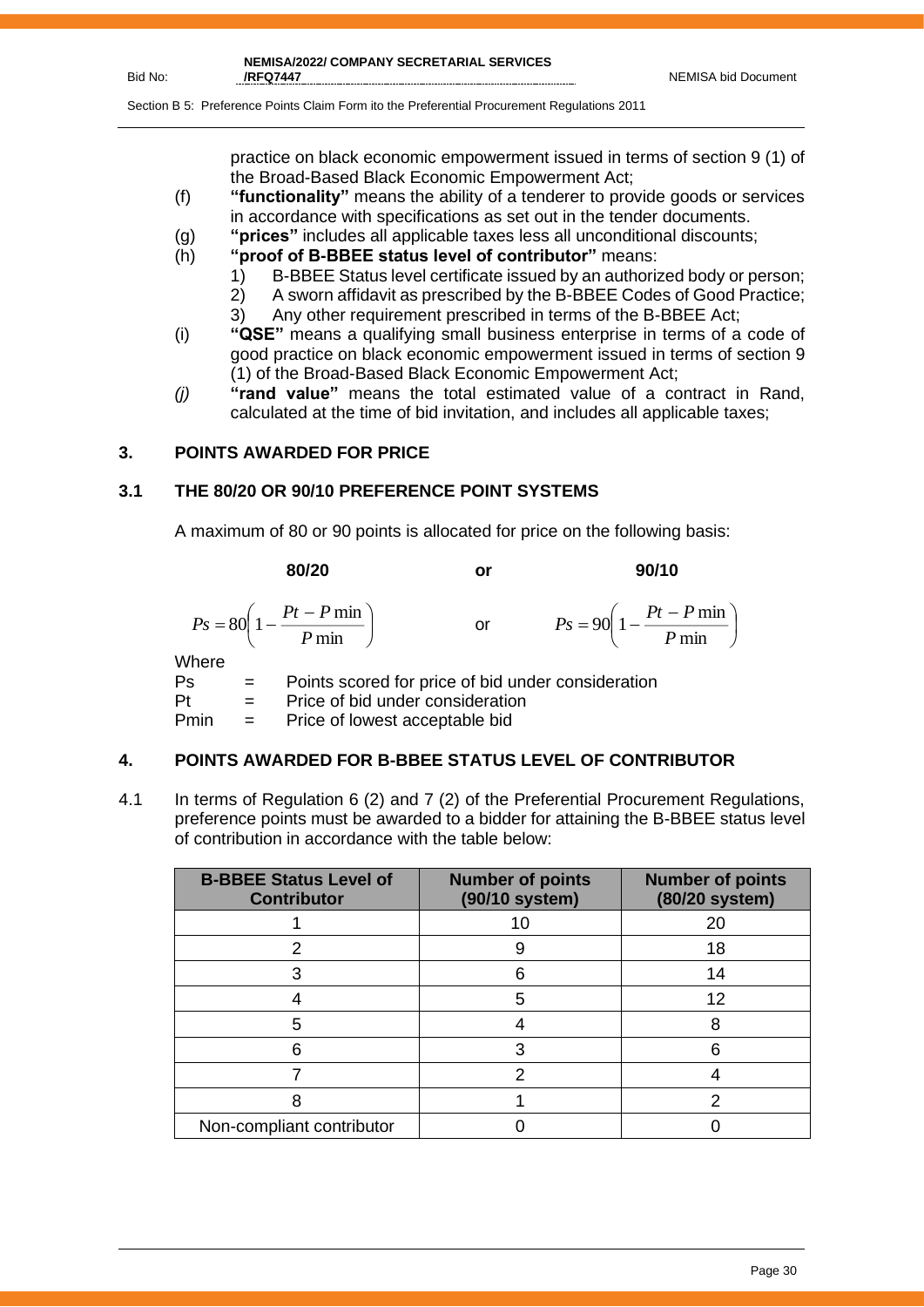Section B 5: Preference Points Claim Form ito the Preferential Procurement Regulations 2011

#### **5. BID DECLARATION**

Bid No:

5.1 Bidders who claim points in respect of B-BBEE Status Level of Contribution must complete the following:

### **6. B-BBEE STATUS LEVEL OF CONTRIBUTOR CLAIMED IN TERMS OF PARAGRAPHS 1.4 AND 4.1**

6.1 B-BBEE Status Level of Contributor:= ………….…… (maximum of 10 or 20 points) (Points claimed in respect of paragraph 6.1 must be in accordance with the table reflected in paragraph 4.1 and must be substantiated by relevant proof of B-BBEE status level of contributor.

## **7. SUB-CONTRACTING**

7.1 Will any portion of the contract be sub-contracted?

| (Tick applicable box) |  |     |  |  |  |
|-----------------------|--|-----|--|--|--|
| YES.                  |  | NO. |  |  |  |

- 7.1.1 If yes, indicate:
	- i) What percentage of the contract will be subcontracted? ............….…………%
	- ii) The name of the sub-contractor …………………..………….…………………….
	- iii) The B-BBEE status level of the sub-contractor .................................…………..
	- iv) Whether the sub-contractor is an EME or QSE

## *(Tick applicable box***)**

|  | - 51 |  | NC. |  |
|--|------|--|-----|--|
|--|------|--|-----|--|

v) Specify, by ticking the appropriate box, if subcontracting with an enterprise in terms of the Preferential Procurement Regulations,2017:

| Designated Group: An EME or QSE which is at last 51%    | <b>EME</b> | <b>QSE</b> |
|---------------------------------------------------------|------------|------------|
| owned by:                                               |            |            |
| <b>Black people</b>                                     |            |            |
| Black people who are youth                              |            |            |
| Black people who are women                              |            |            |
| Black people with disabilities                          |            |            |
| Black people living in rural or underdeveloped areas or |            |            |
| townships                                               |            |            |
| Cooperative owned by black people                       |            |            |
| Black people who are military veterans                  |            |            |
| OR                                                      |            |            |
| Any EME                                                 |            |            |
| Any QSE                                                 |            |            |

## 8. **DECLARATION WITH REGARD TO COMPANY/ FIRM**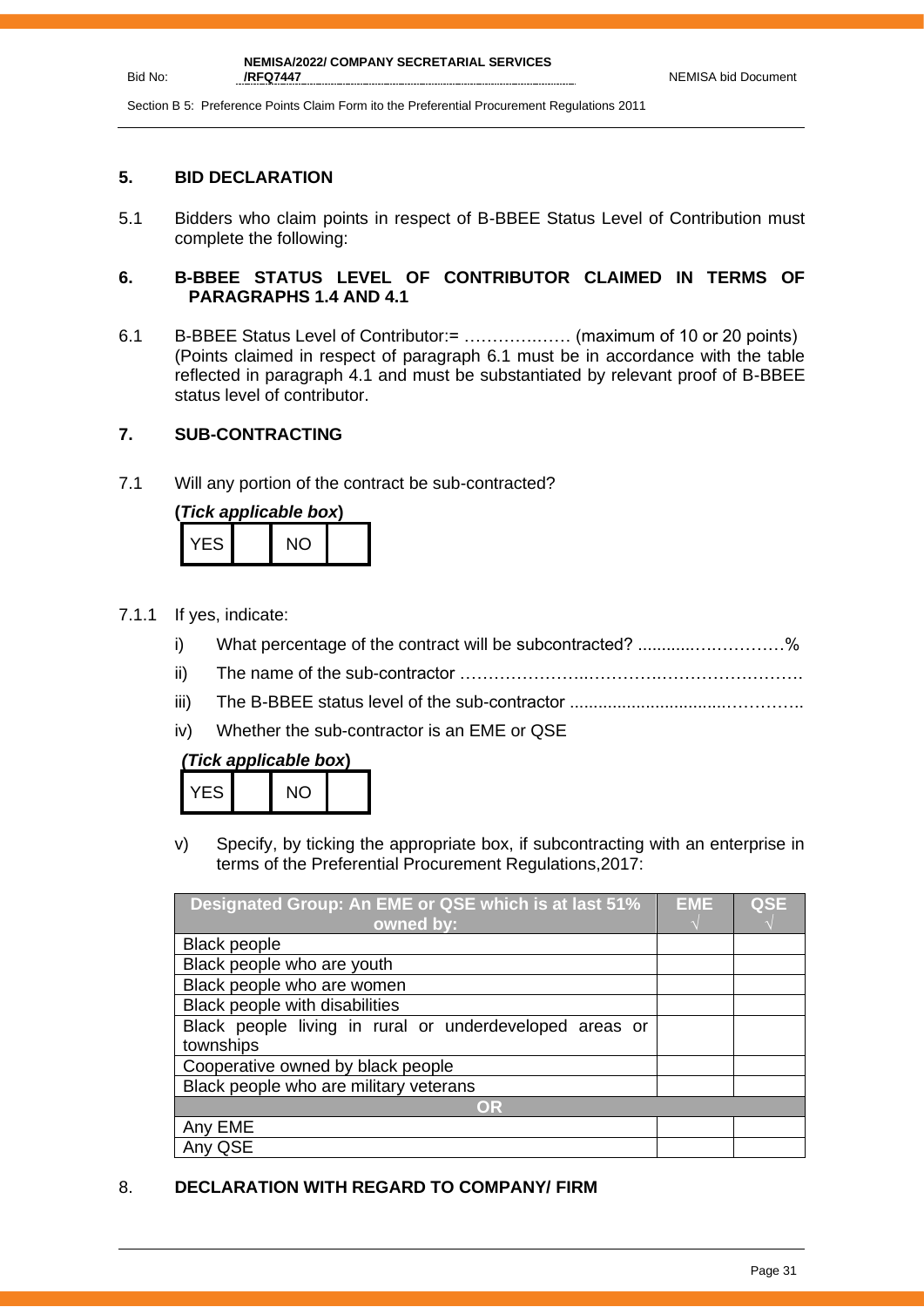|  | NEMISA bid Document |
|--|---------------------|
|  |                     |

**NEMISA/2022/ COMPANY SECRETARIAL SERVICES /RFQ7447** 

Section B 5: Preference Points Claim Form ito the Preferential Procurement Regulations 2011

- 8.1 Name of company/firm: ….……………………………………………………………….
- 8.2 VAT registration number: …..……………………………….……………………………
- 8.3 Company registration number: ……….……..…………….…………………………….
- 8.4 TYPE OF COMPANY/ FIRM

Bid No:

## **(***Tick applicable box***)**

- **Partnership/ Joint Venture/ Consortium**
- $\Box$  One person business/ sole propriety
- Close corporation
- $\Box$  Company
- $\Box$  (Pty) Limited

## 8.5 DESCRIBE PRINCIPAL BUSINESS ACTIVITIES

……………………………………………………………………………………………… ………………………………………………………………………………………………

## 8.6 COMPANY CLASSIFICATION

## **(***Tick applicable box***)**

- **Manufacturer**
- **Supplier**
- Professional service provider
- $\Box$  Other service providers, e.g. transporter, etc.
- 8.7 Total number of years the company/firm has been in business: ………………………
- 8.8 I/ we, the undersigned, who is/ are duly authorised to do so on behalf of the company/firm, certify that the points claimed, based on the B-BBE status level of contributor indicated in paragraphs 1.4 and 6.1 of the foregoing certificate, qualifies the company/ firm for the preference(s) shown and I/ we acknowledge that:
	- i) The information furnished is true and correct;
	- ii) The preference points claimed are in accordance with the General Conditions as indicated in paragraph 1 of this form;
	- iii) In the event of a contract being awarded as a result of points claimed as shown in paragraphs 1.4 and 6.1, the contractor may be required to furnish documentary proof to the satisfaction of the purchaser that the claims are correct;
	- iv) If the B-BBEE status level of contributor has been claimed or obtained on a fraudulent basis or any of the conditions of contract have not been fulfilled, the purchaser may, in addition to any other remedy it may have –
		- (a) disqualify the person from the bidding process;
		- (b) recover costs, losses or damages it has incurred or suffered as a result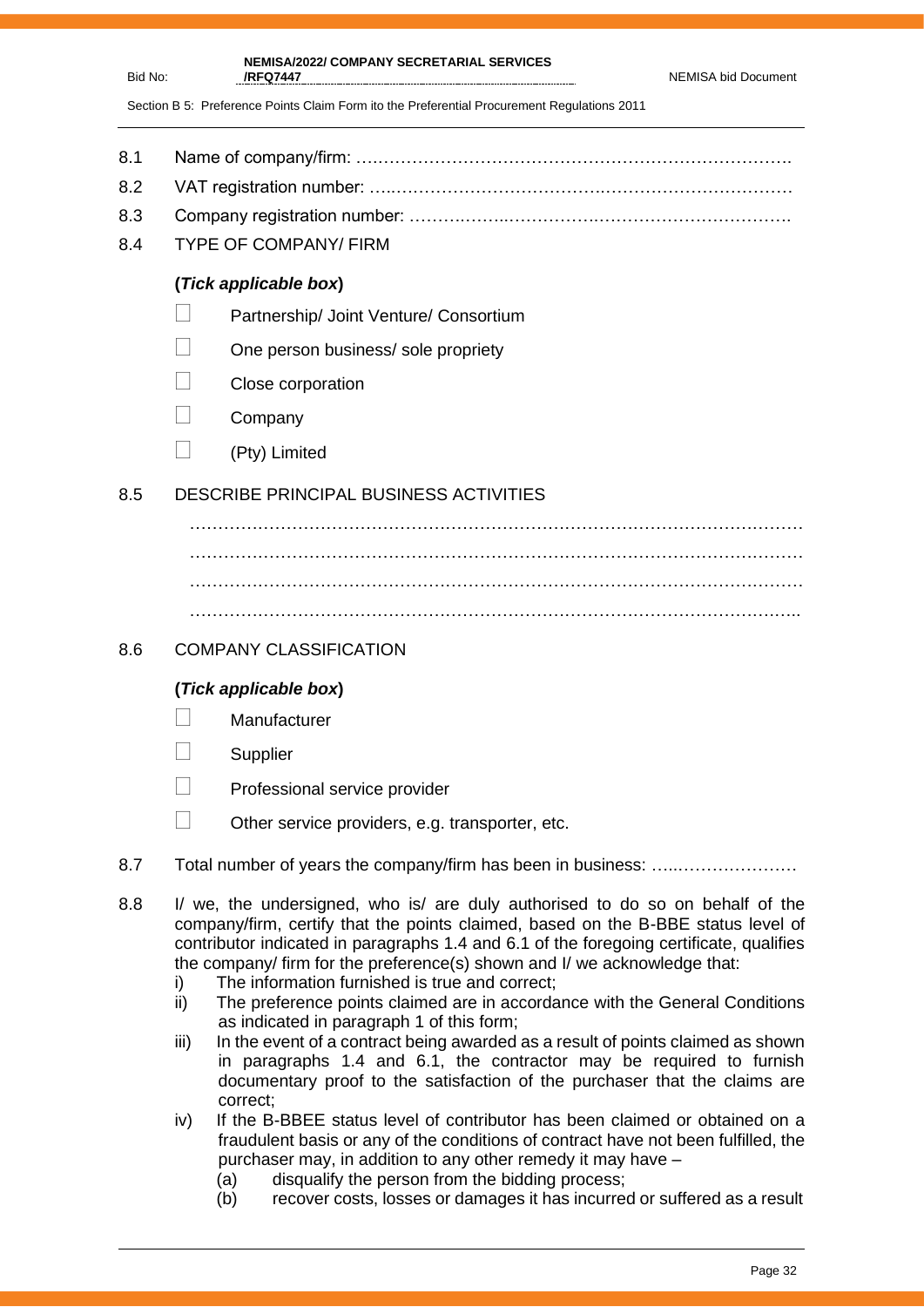Bid No:

Section B 5: Preference Points Claim Form ito the Preferential Procurement Regulations 2011

of that person's conduct;

- (c) cancel the contract and claim any damages which it has suffered as a result of having to make less favourable arrangements due to such cancellation;
- (d) recommend that the bidder or contractor, its shareholders and directors, or only the shareholders and directors who acted on a fraudulent basis, be restricted by the National Treasury from obtaining business from any organ of state for a period not exceeding 10 years, after the *audi alteram partem* (hear the other side) rule has been applied; and
- (e) forward the matter for criminal prosecution.

| <b>WITNESSES</b> | SIGNATURE(S) OF BIDDERS(S)<br>DATE: |
|------------------|-------------------------------------|
|                  | ADDRESS:                            |
| ົ                |                                     |
|                  | .                                   |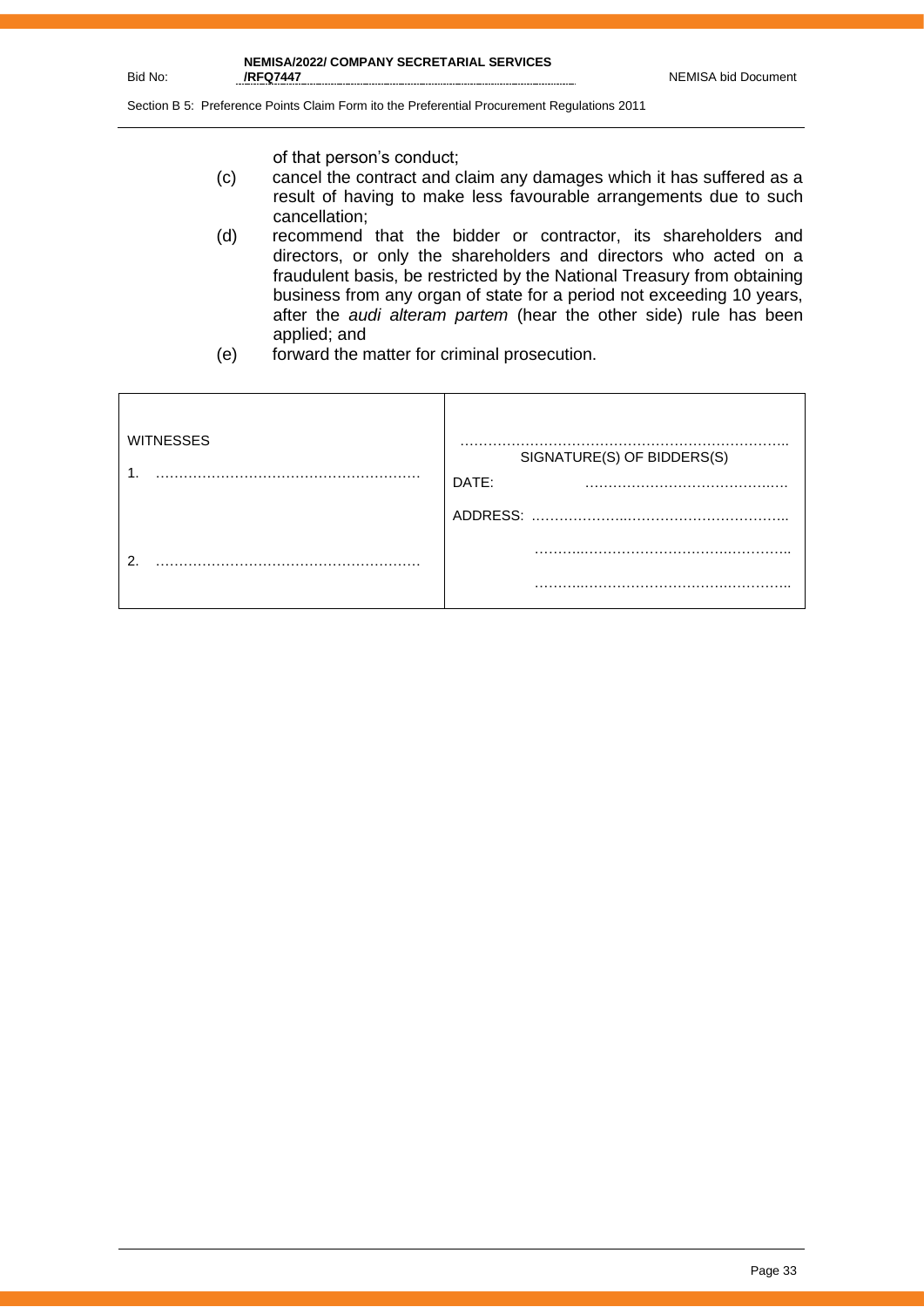Section B 6: Invitation to Bid

## **INVITATION TO BID Return as Part 7**

## **YOU ARE HEREBY INVITED TO BID FOR REQUIREMENT OF NEMISA**

| <b>BID NO</b>                                     | NEMISA/2022/ COMPANY SECRETARIAL<br>SERVICES/RFQ7447 | ∣ CLOSING<br><b>DATE</b> | Monday 07 MARCH<br>2022 | <b>CLOSING</b><br>TIME | 11:00 |
|---------------------------------------------------|------------------------------------------------------|--------------------------|-------------------------|------------------------|-------|
| <b>PROVISION FOR COMPANY SECRETARIAL SERVICES</b> |                                                      |                          |                         |                        |       |

**All Bidders must furnish the following particulars and include it in their submission (Failure to do so may result in your bid being disqualified)**

| Name of Bidder:                                                                                                                                       |                                                    |                                            |                   |  |
|-------------------------------------------------------------------------------------------------------------------------------------------------------|----------------------------------------------------|--------------------------------------------|-------------------|--|
| Postal address:                                                                                                                                       |                                                    |                                            |                   |  |
| Street address:                                                                                                                                       |                                                    |                                            |                   |  |
|                                                                                                                                                       |                                                    |                                            |                   |  |
| Telephone number:                                                                                                                                     | Code<br>----------------------------------- Number |                                            |                   |  |
| Cellular number:                                                                                                                                      |                                                    |                                            |                   |  |
| Facsimile number:                                                                                                                                     | Code                                               |                                            |                   |  |
| e-Mail address:                                                                                                                                       |                                                    |                                            |                   |  |
| VAT Registration No:                                                                                                                                  |                                                    |                                            |                   |  |
|                                                                                                                                                       | TAX COMPLIANCE REQUIREMENTS (Tick applicable box)  |                                            |                   |  |
| <b>Printed TCS</b>                                                                                                                                    | <b>SARS PIN</b>                                    |                                            | CSD <sub>No</sub> |  |
|                                                                                                                                                       | <b>PROOF OF B-BBEE STATUS LEVEL SUBMITTED?</b>     | <b>YES</b>                                 | <b>NO</b>         |  |
| (Tick applicable box)<br><b>B-BBEE Status Level Verification Certificate</b>                                                                          |                                                    | <b>B-BBEE Status Level Sworn Affidavit</b> |                   |  |
| WHO WAS THE CERTIFICATE ISSUED BY? (Tick applicable box)                                                                                              |                                                    |                                            |                   |  |
| An Accounting Officer as contemplated in the Close Corporation Act (CCA)?                                                                             |                                                    |                                            |                   |  |
| A verification Agency accredited by the South African National Accreditation System (SANAS)?                                                          |                                                    |                                            |                   |  |
| A registered Auditor?                                                                                                                                 |                                                    |                                            |                   |  |
| NOTE: A B-BBEE Status Level Certificate/ Sworn Affidavit (For EMEs or QSEs) must be submitted in order to<br>qualify for preference points for B-BBEE |                                                    |                                            |                   |  |

#### **Contact details of Bidder's representative:**

| Name and Surname  |       |        |       |
|-------------------|-------|--------|-------|
| Telephone number: | Code  | Number | ----- |
| Cellular number:  |       |        |       |
| Facsimile number: | Code. | Number |       |
| e-Mail address:   |       |        |       |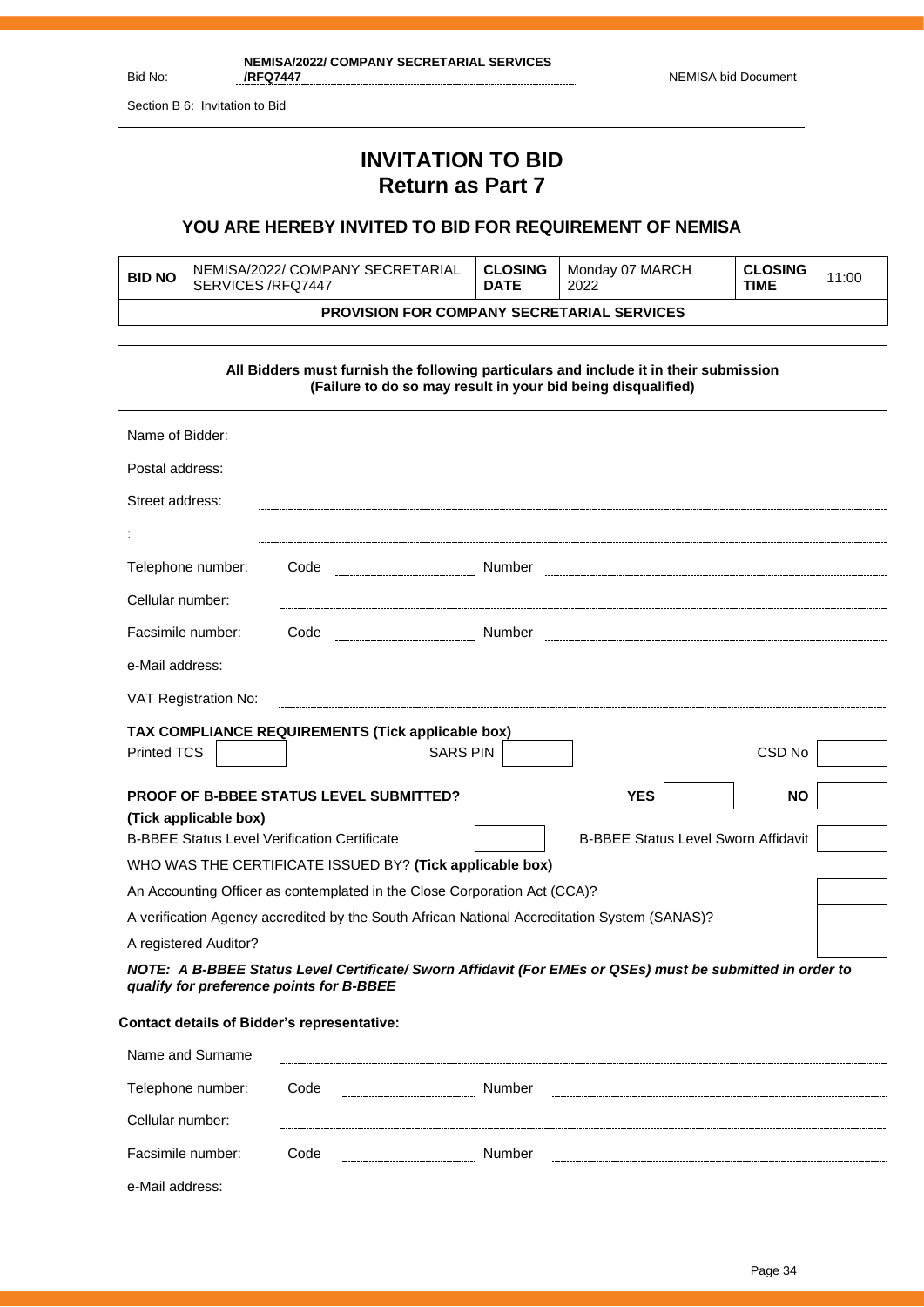| NEMISA/2022/ COMPANY SECRETARIAL SERVICES |                     |
|-------------------------------------------|---------------------|
| /RFQ7447                                  | NEMISA bid Document |

Section B 6: Invitation to Bid

#### **Confirmation**

Are you the accredited representative in South Africa for the services offered by you? **YES / NO**

#### **Declaration**

Bid No:

I/ We have examined the information provided in your bid documents and offer to undertake the work prescribed in accordance with the requirements as set out in the bid document. The prices quoted in this bid are valid for the stipulated period. I/ We confirm the availability of the proposed team members. I/ We confirm that this bid will remain binding upon us and may be accepted by you at any time before the expiry date.

| YES / NO |
|----------|
|          |
|          |
|          |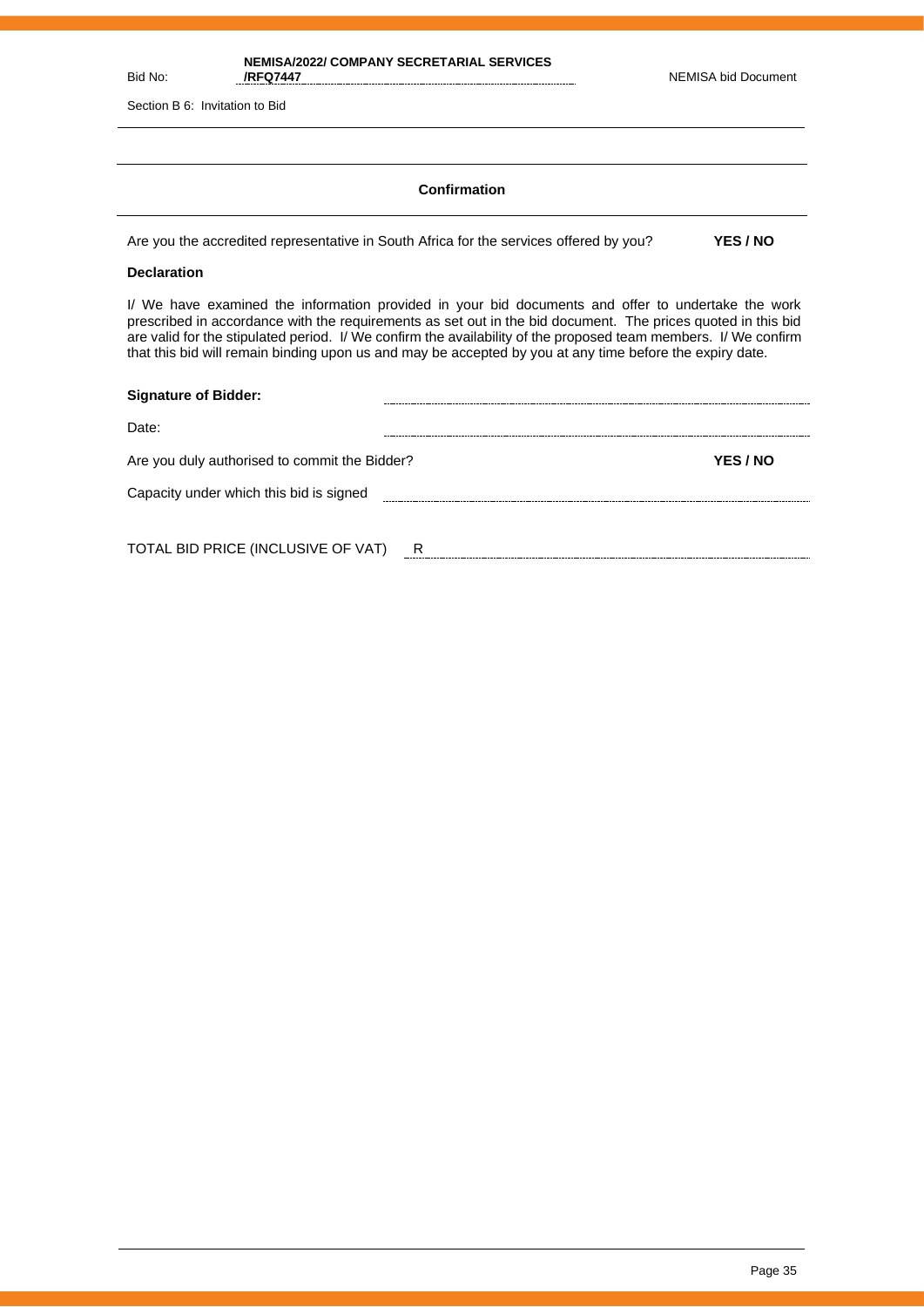Section B 7: Pricing Schedule

## **PRICING SCHEDULE** Services **Return as Part 8**

| NAME OF<br>RESPONDENT: |                                                                                                                                                                         |                      |                                        |
|------------------------|-------------------------------------------------------------------------------------------------------------------------------------------------------------------------|----------------------|----------------------------------------|
|                        | OFFER TO BE VALID FOR 60 DAYS FROM THE CLOSING DATE OF QUOTATION                                                                                                        |                      |                                        |
| <b>PAR NO</b>          | <b>DESCRIPTION</b>                                                                                                                                                      |                      | <b>QUOTATION PRICE IN RSA CURRENCY</b> |
|                        | The accompanying information must be used for the formulation of proposals.                                                                                             |                      |                                        |
| $\overline{2}$         | Respondents are required to indicate a ceiling price based on the total estimated time/fees for<br>completion of all phases and including all expenses for the project. |                      |                                        |
|                        |                                                                                                                                                                         | Amount excluding VAT | R                                      |
|                        |                                                                                                                                                                         | VAT @ 15%            | R                                      |
|                        |                                                                                                                                                                         | Total including VAT  | R                                      |
|                        |                                                                                                                                                                         | Total including VAT  | R                                      |
| 3                      | Period required for commencement with project after acceptance of quotation.                                                                                            |                      |                                        |
| 4                      | Estimated person-days for completion of the project.                                                                                                                    |                      |                                        |
| 5                      | Are the rates quoted firm for the full period of the contract?                                                                                                          |                      |                                        |
| 6                      | If not firm for the full period, provide details of the basis on which adjustments will be applied for, for example consumer price index.                               |                      |                                        |